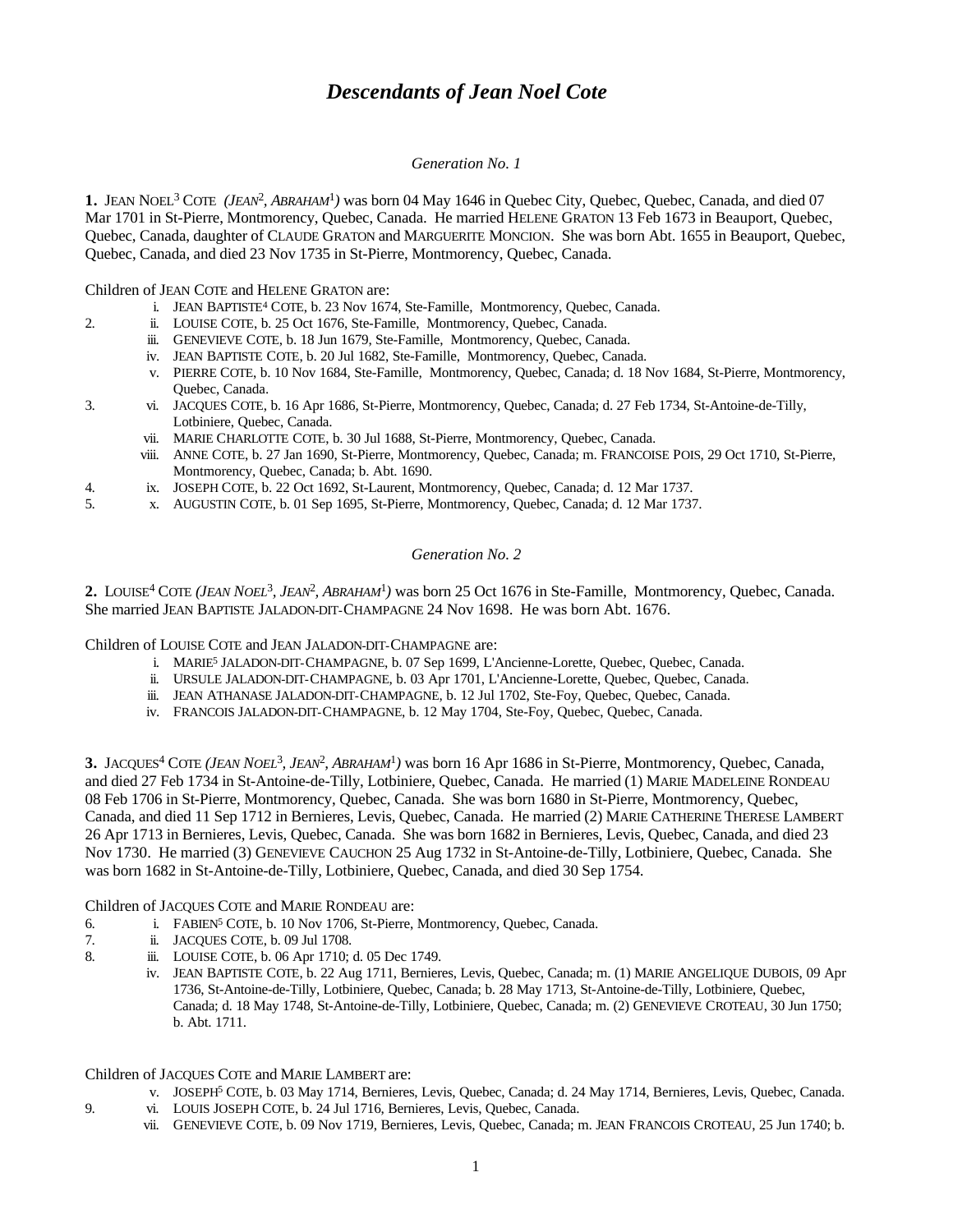Abt. 1719.

- viii. MICHEL AUGUSTIN COTE, b. Abt. 1721, Bernieres, Levis, Quebec, Canada; m. ANGELIQUE CHENAY, 16 Apr 1741; b. Abt. 1721.
- ix. MARIE CHARLOTTE COTE, b. 09 Sep 1723, Bernieres, Levis, Quebec, Canada; m. AUGUSTIN HUOT, 05 Oct 1739; b. Abt. 1723.
- x. PIERRE COTE, b. 14 Mar 1726, Bernieres, Levis, Quebec, Canada.
- xi. MARIE JOSEPH COTE, b. 02 Apr 1729, Bernieres, Levis, Quebec, Canada; d. 11 Nov 1749; m. (1) DENIS BOUCHER, 13 Nov 1747; b. Abt. 1729; m. (2) ALEXANDER GENEST, 14 Jan 1749; b. Abt. 1729.

**4.** JOSEPH<sup>4</sup> COTE *(JEAN NOEL*<sup>3</sup> *, JEAN*<sup>2</sup> *, ABRAHAM*<sup>1</sup> *)* was born 22 Oct 1692 in St-Laurent, Montmorency, Quebec, Canada, and died 12 Mar 1737. He married (1) MARIE ANNE LAMBERT 16 Apr 1714 in St-Antoine-de-Tilly, Lotbiniere, Quebec, Canada. She was born 1690 in Neuville, Portneuf, Quebec, Canada, and died 16 Mar 1727 in St-Antoine-de-Tilly, Lotbiniere, Quebec, Canada. He married (2) MARIE FRANCOISE HUOT 25 Aug 1727 in St-Antoine-de-Tilly, Lotbiniere, Quebec, Canada, daughter of LAURENT HUOT and MARIE FAVERON. She was born 14 Jan 1703 in St-Nicolas, Levis, Quebec, Canada.

Children of JOSEPH COTE and MARIE LAMBERT are:

- 10. i. JOSEPH<sup>5</sup> COTE, b. 08 Mar 1716, St-Nicolas, Levis, Quebec, Canada.
	- ii. JEAN BAPTISTE COTE, b. 20 Oct 1717, St-Antoine-de-Tilly, Lotbiniere, Quebec, Canada; m. FRANCOIS MICHEL, 18 Nov 1748, Montreal, Ile-de-Montreal, Quebec, Canada; b. 1726, Montreal, Ile-de-Montreal, Quebec, Canada.
	- iii. MARIE ANGELIQUE COTE, b. 30 Mar 1721, St-Antoine-de-Tilly, Lotbiniere, Quebec, Canada.
- 11. iv. GENEVIEVE COTE, b. 1722, St-Antoine-de-Tilly, Lotbiniere, Quebec, Canada; d. 01 Dec 1751, St-Antoine-de-Tilly, Lotbiniere, Quebec, Canada.
- 12. v. LOUIS AUGUSTIN COTE, b. 24 Aug 1723, St-Antoine-de-Tilly, Lotbiniere, Quebec, Canada.
	- vi. PIERRE NOEL COTE, b. 15 Apr 1725, St-Antoine-de-Tilly, Lotbiniere, Quebec, Canada; d. 26 Apr 1725, St-Antoine-de-Tilly, Lotbiniere, Quebec, Canada.

Children of JOSEPH COTE and MARIE HUOT are:

- vii. PIERRE<sup>5</sup> COTE, b. 14 Apr 1728, St-Antoine-de-Tilly, Lotbiniere, Quebec, Canada; d. 15 Apr 1728, St-Antoine-de-Tilly, Lotbiniere, Quebec, Canada.
- viii. CHARLES AUGUSTIN COTE, b. 25 Mar 1729, St-Antoine-de-Tilly, Lotbiniere, Quebec, Canada; d. 10 Sep 1733, St-Antoine-de-Tilly, Lotbiniere, Quebec, Canada.
- ix. AUGUSTIN JOSEPH COTE, b. 18 May 1731, St-Antoine-de-Tilly, Lotbiniere, Quebec, Canada; m. ANGELIQUE GRENON, 29 Oct 1749, St-Antoine-de-Tilly, Lotbiniere, Quebec, Canada; b. Abt. 1731, St-Antoine-de-Tilly, Lotbiniere, Quebec, Canada.
- x. PIERRE NOEL COTE, b. 01 May 1733, St-Antoine-de-Tilly, Lotbiniere, Quebec, Canada; d. 25 Mar 1734, St-Antoine-de-Tilly, Lotbiniere, Quebec, Canada.
- 13. xi. JOSEPH CHARLES COTE, b. 03 Oct 1736, St-Antoine-de-Tilly, Lotbiniere, Quebec, Canada.
	- xii. NOEL FRANCOIS COTE, b. 23 May 1739, St-Antoine-de-Tilly, Lotbiniere, Quebec, Canada.
		- xiii. PIERRE COTE, b. 05 Apr 1742, St-Antoine-de-Tilly, Lotbiniere, Quebec, Canada; d. 05 Feb 1743, St-Antoine-de-Tilly, Lotbiniere, Quebec, Canada.

5. AUGUSTIN<sup>4</sup> COTE (*JEAN NOEL<sup>3</sup>, JEAN<sup>2</sup>, ABRAHAM<sup>1</sup>*) was born 01 Sep 1695 in St-Pierre, Montmorency, Quebec, Canada, and died 12 Mar 1737. He married MARIE MADELEINE BAILLARGEON 29 Jan 1720 in St-Laurent, Montmorency, Quebec, Canada. She was born 1694 in St-Laurent, Montmorency, Quebec, Canada, and died 06 Feb 1748.

Children of AUGUSTIN COTE and MARIE BAILLARGEON are:

- i. AUGUSTIN<sup>5</sup> COTE, b. 04 Nov 1720, St-Laurent, Montmorency, Quebec, Canada; m. MARIE JOSEPH COUTURE, Abt. 1740; b. Abt. 1720.
- ii. MARIE MADELEINE COTE, b. 19 Feb 1722, St-Laurent, Montmorency, Quebec, Canada; m. IGNACE LECLERC, 15 Jul 1748, St-Laurent, Montmorency, Quebec, Canada; b. Abt. 1722.
- 14. iii. FRANCOIS COTE, b. Abt. 1723, St-Laurent, Montmorency, Quebec, Canada.
- iv. MARIE JOSEPHE COTE, b. 08 Sep 1725, St-Laurent, Montmorency, Quebec, Canada; m. (1) JEAN BAPTISTE ROUSSEAU, 15 Feb 1751, St-Laurent, Montmorency, Quebec, Canada; b. Abt. 1725; m. (2) JEAN GODBOUT, 15 Feb 1762, St-Laurent, Montmorency, Quebec, Canada; b. Abt. 1725.
- 15. v. MARIE JOSEPHTE COTE, b. 08 Sep 1725, St-Laurent, Montmorency, Quebec, Canada; d. Montmorency County, Quebec, Canada.
	- vi. PIERRE COTE, b. 01 Nov 1727, St-Laurent, Montmorency, Quebec, Canada.
- 16. vii. JOSEPH ETIENNE MARIE COTE, b. 25 Dec 1729, St-Laurent, Montmorency, Quebec, Canada.
	- viii. NICOLAS COTE, b. 29 Aug 1734, St-Laurent, Montmorency, Quebec, Canada.
	- ix. MARIE LOUISE COTE, b. 19 Jul 1735, St-Laurent, Montmorency, Quebec, Canada.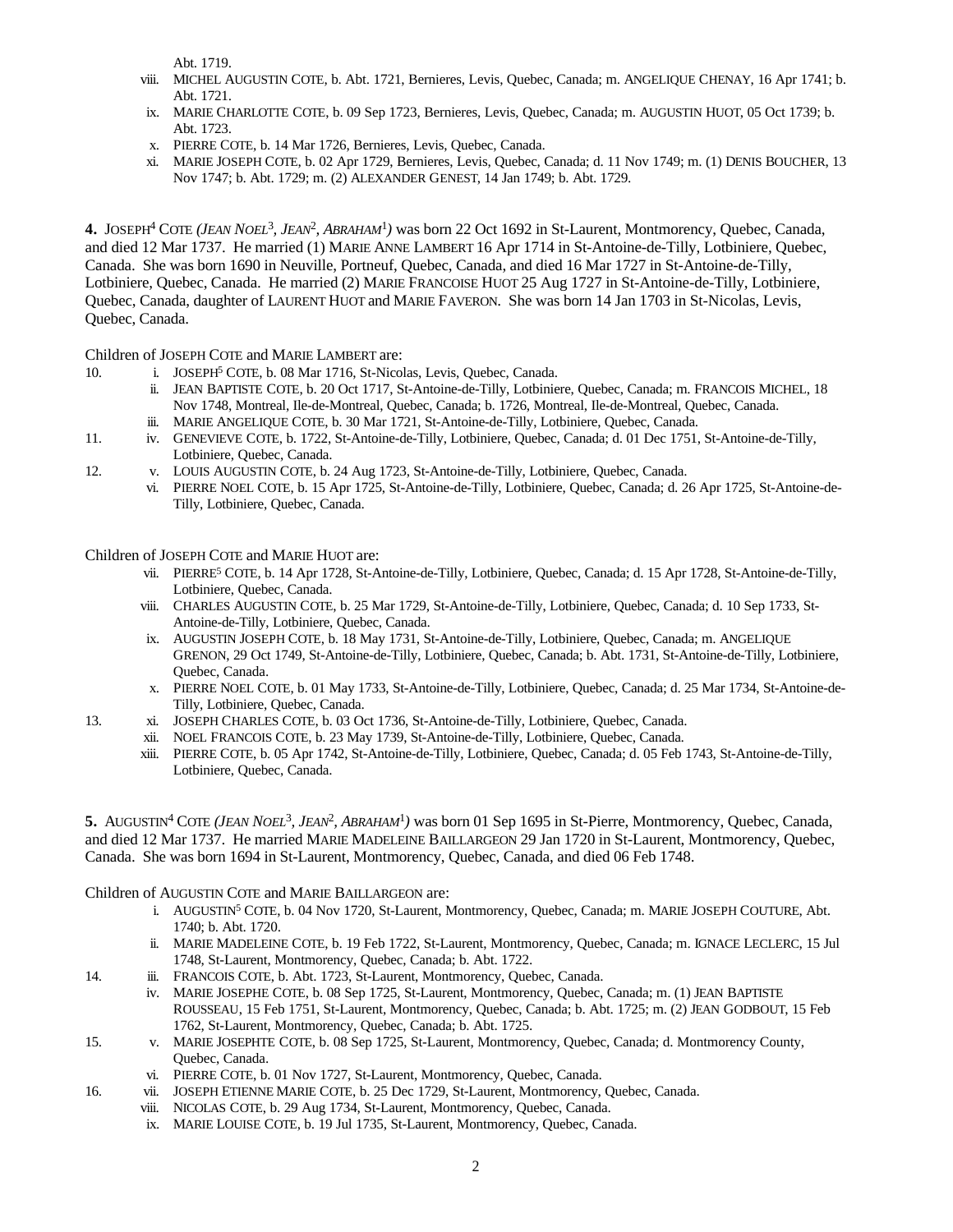## *Generation No. 3*

6. FABIEN<sup>5</sup> COTE (*JACQUES<sup>4</sup>*, *JEAN NOEL<sup>3</sup>*, *JEAN<sup>2</sup>*, *ABRAHAM<sup>1</sup>*) was born 10 Nov 1706 in St-Pierre, Montmorency, Quebec, Canada. He married MARIE ANNE LEMARIE 26 Aug 1727 in St-Antoine-de-Tilly, Lotbiniere, Quebec, Canada. She was born 1705 in St-Antoine-de-Tilly, Lotbiniere, Quebec, Canada, and died 15 Apr 1739.

Children of FABIEN COTE and MARIE LEMARIE are:

- i. MARIE ANNE<sup>6</sup> COTE, b. 18 Jun 1728, St-Antoine-de-Tilly, Lotbiniere, Quebec, Canada.
- ii. MARIE CHARLOTTE COTE, b. 14 Apr 1730, St-Antoine-de-Tilly, Lotbiniere, Quebec, Canada.
- iii. MICHEL COTE, b. 10 Apr 1732, St-Antoine-de-Tilly, Lotbiniere, Quebec, Canada.
- iv. JOSEPH FABIEN COTE, b. 08 Feb 1734, St-Antoine-de-Tilly, Lotbiniere, Quebec, Canada; d. 15 Feb 1734, St-Antoinede-Tilly, Lotbiniere, Quebec, Canada.
- v. JOSEPH JACQUES COTE, b. 20 Mar 1735, Bernieres, Levis, Quebec, Canada.
- vi. MARIE ANNE COTE, b. 17 Mar 1737, Bernieres, Levis, Quebec, Canada; m. FRANCOIS DEVIN, 29 Sep 1760, Montreal, Ile-de-Montreal, Quebec, Canada; b. Abt. 1737.
- vii. CHARLES JOSEPH COTE, b. 25 Mar 1739, Bernieres, Levis, Quebec, Canada.

7. JACQUES<sup>5</sup> COTE (*JACQUES<sup>4</sup>*, *JEAN NOEL<sup>3</sup>, JEAN<sup>2</sup>, ABRAHAM<sup>1</sup>*) was born 09 Jul 1708. He married (1) MARIE BLOUARD 08 Sep 1731 in St-Antoine-de-Tilly, Lotbiniere, Quebec, Canada. She was born 1708 in St-Antoine-de-Tilly, Lotbiniere, Quebec, Canada, and died 26 Jan 1747. He married (2) MARIE FRANCOIS DAIGLE 24 Apr 1747 in St-Antoine-de-Tilly, Lotbiniere, Quebec, Canada. She was born 1716 in St-Antoine-de-Tilly, Lotbiniere, Quebec, Canada, and died Abt. 1755 in St-Antoine-de-Tilly, Lotbiniere, Quebec, Canada. He married (3) MARIE JOSEPH BERGERON 01 Mar 1756 in St-Antoine-de-Tilly, Lotbiniere, Quebec, Canada. She was born 1726 in St-Antoine-de-Tilly, Lotbiniere, Quebec, Canada.

Children of JACQUES COTE and MARIE BLOUARD are:

- 17. i. MARIE MADELEINE<sup>6</sup> COTE, b. 11 Apr 1733, St-Antoine-de-Tilly, Lotbiniere, Quebec, Canada.
	- ii. JACQUES COTE, b. 03 Oct 1734, St-Antoine-de-Tilly, Lotbiniere, Quebec, Canada.
- 18. iii. MARIE CHARLOTTE COTE, b. 12 Feb 1736, St-Antoine-de-Tilly, Lotbiniere, Quebec, Canada.
- 19. iv. JEAN BAPTISTE AUGUSTIN COTE, b. 30 Aug 1737, St-Antoine-de-Tilly, Lotbiniere, Quebec, Canada.
	- v. MARIE GENEVIEVE COTE, b. 16 Nov 1739, St-Antoine-de-Tilly, Lotbiniere, Quebec, Canada.
	- vi. MARIE CATHERINE COTE, b. 03 Jan 1741, St-Antoine-de-Tilly, Lotbiniere, Quebec, Canada; d. 25 Jan 1741, St-Antoinede-Tilly, Lotbiniere, Quebec, Canada.
	- vii. UNNAMED COTE, b. 03 Jan 1741, St-Antoine-de-Tilly, Lotbiniere, Quebec, Canada; d. 03 Jan 1741, St-Antoine-de-Tilly, Lotbiniere, Quebec, Canada.
	- viii. ANTOINE COTE, b. 30 May 1742, St-Antoine-de-Tilly, Lotbiniere, Quebec, Canada; d. 29 Jul 1744, St-Antoine-de-Tilly, Lotbiniere, Quebec, Canada.
	- ix. FRANCOIS-DE-SALES COTE, b. 17 Jan 1746, St-Antoine-de-Tilly, Lotbiniere, Quebec, Canada.

#### Children of JACQUES COTE and MARIE DAIGLE are:

- x. ALEXIS<sup>6</sup> COTE, b. 01 Jun 1748, St-Antoine-de-Tilly, Lotbiniere, Quebec, Canada; d. 02 Jun 1748, St-Antoine-de-Tilly, Lotbiniere, Quebec, Canada.
- xi. JEAN MARIE COTE, b. 21 Sep 1749, St-Antoine-de-Tilly, Lotbiniere, Quebec, Canada.
- xii. MARIE FRANCOIS COTE, b. 16 Mar 1751, St-Antoine-de-Tilly, Lotbiniere, Quebec, Canada; d. 22 Apr 1751, St-Antoinede-Tilly, Lotbiniere, Quebec, Canada.
- xiii. CHARLES COTE, b. 20 Aug 1752, St-Antoine-de-Tilly, Lotbiniere, Quebec, Canada.
- xiv. UNNAMED COTE, b. 04 May 1755, St-Antoine-de-Tilly, Lotbiniere, Quebec, Canada; d. 04 May 1755, St-Antoine-de-Tilly, Lotbiniere, Quebec, Canada.

Children of JACQUES COTE and MARIE BERGERON are:

- xv. MARIE JUDITH<sup>6</sup> COTE, b. 10 Apr 1757, St-Antoine-de-Tilly, Lotbiniere, Quebec, Canada; d. 17 Nov 1757, St-Antoinede-Tilly, Lotbiniere, Quebec, Canada.
- xvi. MARIE JOSEPH COTE, b. 23 Dec 1759, St-Antoine-de-Tilly, Lotbiniere, Quebec, Canada.
- xvii. JOSEPH MARIE COTE, b. 25 Apr 1762, St-Antoine-de-Tilly, Lotbiniere, Quebec, Canada.
- xviii. MARIE GENEVIEVE COTE, b. 12 Apr 1764, St-Antoine-de-Tilly, Lotbiniere, Quebec, Canada.
- xix. JEAN CHARLES COTE, b. 29 Oct 1767, St-Antoine-de-Tilly, Lotbiniere, Quebec, Canada.

8. LOUISE<sup>5</sup> COTE (*JACQUES<sup>4</sup>*, *JEAN NOEL<sup>3</sup>, JEAN<sup>2</sup>, ABRAHAM<sup>1</sup>)* was born 06 Apr 1710, and died 05 Dec 1749. She married JOSEPH HUOT 09 Apr 1731 in St-Antoine-de-Tilly, Lotbiniere, Quebec, Canada. He was born 1708.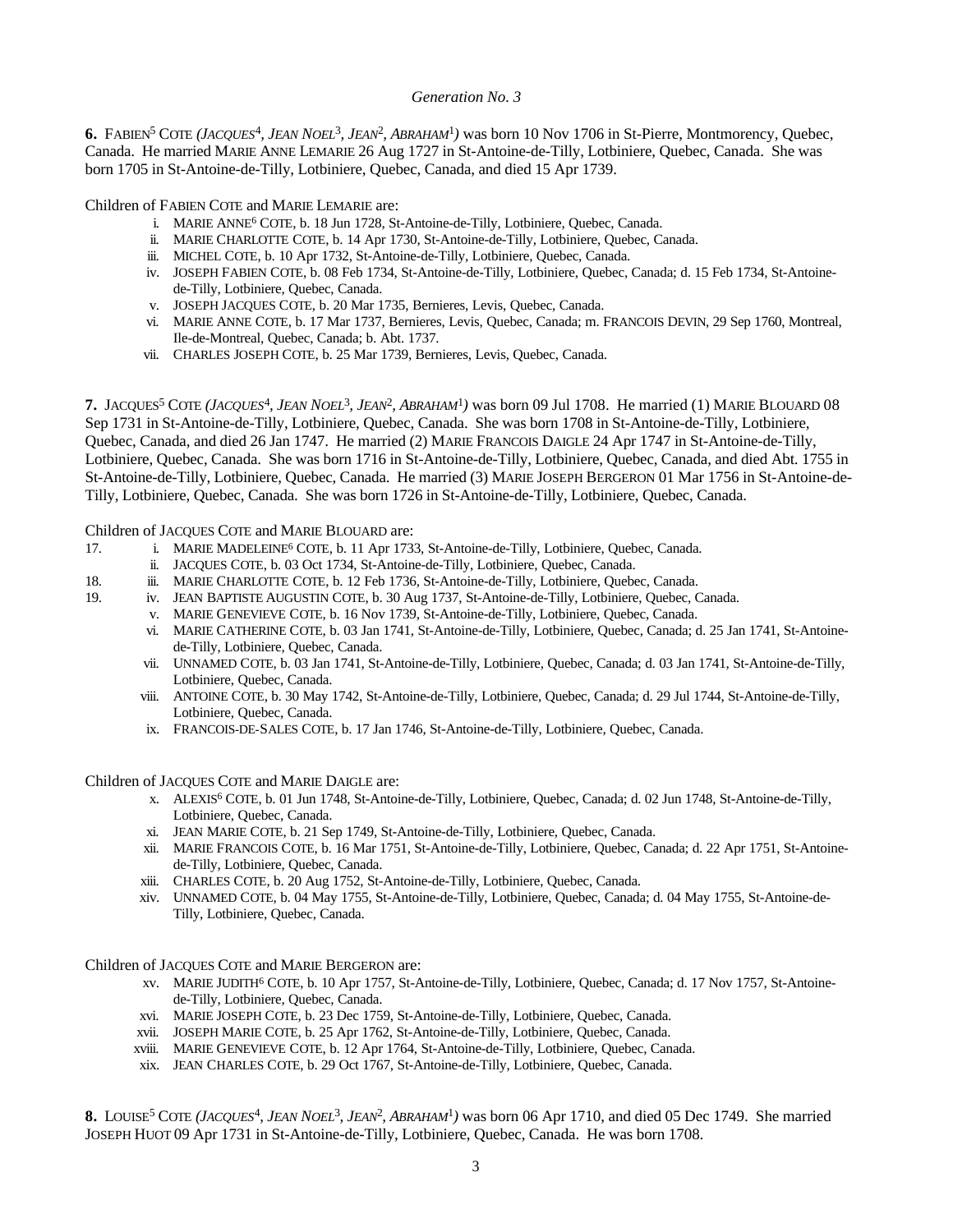Children of LOUISE COTE and JOSEPH HUOT are:

- i. JOSEPH<sup>6</sup> HUOT, b. 01 Dec 1732, St-Antoine-de-Tilly, Lotbiniere, Quebec, Canada.
- ii. MARIE LOUISE HUOT, b. 1733, St-Antoine-de-Tilly, Lotbiniere, Quebec, Canada; m. (1) PIERRE BARON, 09 Jul 1753, St-Antoine-de-Tilly, Lotbiniere, Quebec, Canada; b. Abt. 1733; m. (2) JEAN BAPTISTE DUBOIS, 26 Feb 1759, St-Antoine-de-Tilly, Lotbiniere, Quebec, Canada; b. Abt. 1733.
- iii. MARIE JOSEPH HUOT, b. 05 Sep 1735, St-Antoine-de-Tilly, Lotbiniere, Quebec, Canada; m. JEAN FRANCOIS DUBOIS, 22 Feb 1762, St-Antoine-de-Tilly, Lotbiniere, Quebec, Canada; b. Abt. 1735.
- iv. MARIE CHARLOTTE HUOT, b. 08 Feb 1737, St-Antoine-de-Tilly, Lotbiniere, Quebec, Canada; m. JEAN BAPTISTE MARION, 26 Feb 1759, St-Antoine-de-Tilly, Lotbiniere, Quebec, Canada; b. Abt. 1737.
- v. JEAN BAPTISTE MARIE HUOT, b. 08 Aug 1739, St-Antoine-de-Tilly, Lotbiniere, Quebec, Canada; m. MARIE CHARLOTTE HOUDE, 26 Feb 1759; b. Abt. 1739.
- vi. GENEVIEVE ANGELIQUE HUOT, b. 12 Aug 1741, St-Antoine-de-Tilly, Lotbiniere, Quebec, Canada; m. PIERRE GAGNON, 02 Feb 1761, St-Antoine-de-Tilly, Lotbiniere, Quebec, Canada; b. Abt. 1741.
- vii. PIERRE HUOT, b. 08 Oct 1742, St-Antoine-de-Tilly, Lotbiniere, Quebec, Canada; d. 03 Feb 1744, St-Antoine-de-Tilly, Lotbiniere, Quebec, Canada.
- viii. PIERRE HUOT, b. 15 Oct 1745, St-Antoine-de-Tilly, Lotbiniere, Quebec, Canada; d. 28 Nov 1745, St-Antoine-de-Tilly, Lotbiniere, Quebec, Canada.
- ix. MARIE ANGELLIQUE HUOT, b. 23 Jul 1747, St-Antoine-de-Tilly, Lotbiniere, Quebec, Canada; d. 13 Sep 1749, St-Antoine-de-Tilly, Lotbiniere, Quebec, Canada.

**9.** LOUIS JOSEPH<sup>5</sup> COTE *(JACQUES*<sup>4</sup> *, JEAN NOEL*<sup>3</sup> *, JEAN*<sup>2</sup> *, ABRAHAM*<sup>1</sup> *)* was born 24 Jul 1716 in Bernieres, Levis, Quebec, Canada. He married MARIE JOSEPH HOUDE. She was born 27 Feb 1726.

Child of LOUIS COTE and MARIE HOUDE is:

20. i. MARIE JOSEPHTE<sup>6</sup> COTE, b. 01 Jul 1752.

10. JOSEPH<sup>5</sup> COTE (*JOSEPH<sup>4</sup>*, *JEAN NOEL<sup>3</sup>*, *JEAN<sup>2</sup>*, *ABRAHAM<sup>1</sup>*) was born 08 Mar 1716 in St-Nicolas, Levis, Quebec, Canada. He married MARIE FRANCOIS LEMARIE 11 Nov 1736 in St-Antoine-de-Tilly, Lotbiniere, Quebec, Canada. She was born 1699.

Child of JOSEPH COTE and MARIE LEMARIE is:

i. FRANCOIS<sup>6</sup> COTE, b. 08 Jul 1738, St-Antoine-de-Tilly, Lotbiniere, Quebec, Canada; d. 29 Apr 1744, Longue-Pointe, Ilede-Montreal, Quebec, Canada.

11. GENEVIEVE<sup>5</sup> COTE (*JOSEPH<sup>4</sup>*, *JEAN NOEL<sup>3</sup>*, *JEAN<sup>2</sup>*, *ABRAHAM<sup>1</sup>*) was born 1722 in St-Antoine-de-Tilly, Lotbiniere, Quebec, Canada, and died 01 Dec 1751 in St-Antoine-de-Tilly, Lotbiniere, Quebec, Canada. She married PIERRE CHESNAY 11 Sep 1741 in St-Antoine-de-Tilly, Lotbiniere, Quebec, Canada. He was born 10 Dec 1713 in St-Pierre, Montmorency, Quebec, Canada.

Child of GENEVIEVE COTE and PIERRE CHESNAY is:

i. JOSEPH<sup>6</sup> CHESNAY, b. Abt. 1750, St-Antoine-de-Tilly, Lotbiniere, Quebec, Canada; m. ROSE BELANGER, 11 Nov 1776, Louiseville, Maskinonge, Quebec, Canada; b. Abt. 1750.

12. LOUIS AUGUSTIN<sup>5</sup> COTE (*JOSEPH<sup>4</sup>*, *JEAN NOEL<sup>3</sup>, JEAN<sup>2</sup>, ABRAHAM<sup>1</sup>) was born 24 Aug 1723 in St-Antoine-de-Tilly,* Lotbiniere, Quebec, Canada. He married MARIE JOSEPHTE PION 08 Nov 1751 in Vercheres, Vercheres, Quebec, Canada. She was born 28 May 1718 in Varennes, Vercheres, Quebec, Canada, and died 24 Jul 1781.

Children of LOUIS COTE and MARIE PION are:

- i. MARIE GENEVIEVE<sup>6</sup> COTE, b. Abt. 1755, St-Antoine-de-Tilly, Lotbiniere, Quebec, Canada; m. THOMES FILBOT, 13 Jan 1777, Yamaska, Yamaska, Quebec, Canada; b. Abt. 1755.
- ii. ANGELIQUE COTE, b. Abt. 1755, St-Antoine-de-Tilly, Lotbiniere, Quebec, Canada; m. JEAN BAPTISTE LEVREAU; b. Abt. 1755.
- 21. iii. LOUIS COTE, b. 03 May 1757, St-Antoine-de-Tilly, Lotbiniere, Quebec, Canada.

13. JOSEPH CHARLES<sup>5</sup> COTE (*JOSEPH<sup>4</sup>*, *JEAN* NOEL<sup>3</sup>, *JEAN<sup>2</sup>*, *ABRAHAM<sup>1</sup>*) was born 03 Oct 1736 in St-Antoine-de-Tilly, Lotbiniere, Quebec, Canada. He married MARIE GENEVIEVE BOUCHER 24 Nov 1755 in St-Antoine-de-Tilly, Lotbiniere, Quebec, Canada, daughter of ETIENNE BOUCHER and CHARLOTTE HOUDE. She was born 14 Jan 1738 in St-Antoine-de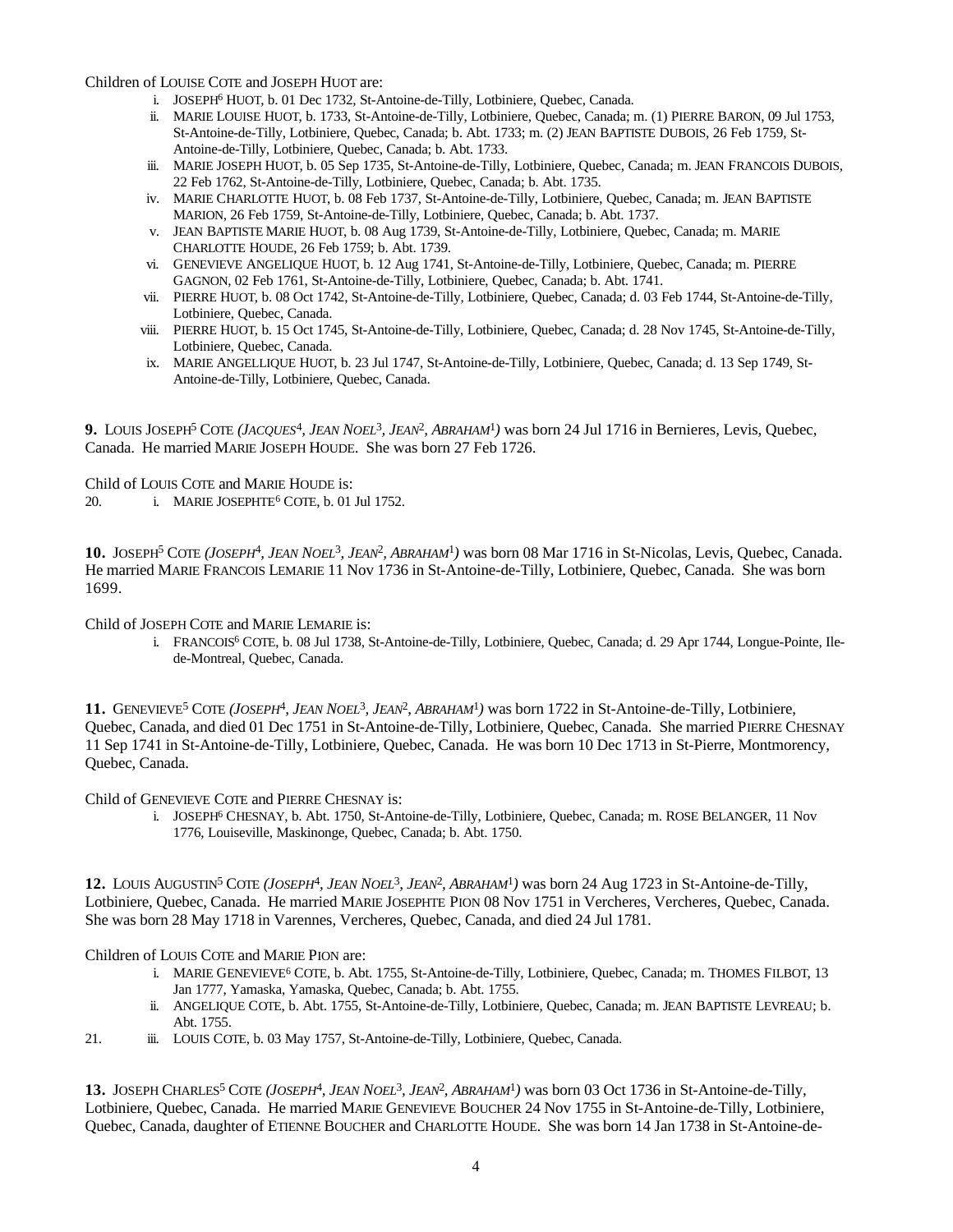Children of JOSEPH COTE and MARIE BOUCHER are:

- i. FRANCOIS<sup>6</sup> COTE, b. 20 Nov 1756, St-Antoine-de-Tilly, Lotbiniere, Quebec, Canada; d. 26 Nov 1756, St-Antoine-de-Tilly, Lotbiniere, Quebec, Canada.
- ii. MARIE GENEVIEVE COTE, b. 11 Jan 1758, St-Antoine-de-Tilly, Lotbiniere, Quebec, Canada.
- iii. MARIE MADELEINE COTE, b. 28 Dec 1763, St-Antoine-de-Tilly, Lotbiniere, Quebec, Canada.
- iv. MARIE GENEVIEVE COTE, b. 18 Mar 1766, St-Antoine-de-Tilly, Lotbiniere, Quebec, Canada.
- v. MARIE JOSEPH COTE, b. 16 Jan 1768, St-Antoine-de-Tilly, Lotbiniere, Quebec, Canada.

14. FRANCOIS<sup>5</sup> COTE (AUGUSTIN<sup>4</sup>, JEAN NOEL<sup>3</sup>, JEAN<sup>2</sup>, ABRAHAM<sup>1</sup>) was born Abt. 1723 in St-Laurent, Montmorency, Quebec, Canada. He married AGNES ROUSSEAU 18 Oct 1751 in St-Laurent, Montmorency, Quebec, Canada. She was born 1718 in St-Laurent, Montmorency, Quebec, Canada.

Children of FRANCOIS COTE and AGNES ROUSSEAU are:

- i. FRANCOIS<sup>6</sup> COTE, b. 08 Sep 1752, St-Pierre, Montmorency, Quebec, Canada.
- ii. ALEXIS COTE, b. 06 Sep 1753, St-Pierre, Montmorency, Quebec, Canada; d. 24 Nov 1759, St-Pierre, Montmorency, Quebec, Canada.

15. MARIE JOSEPHTE<sup>5</sup> COTE (A*UGUSTIN<sup>4</sup>*, JEAN NOEL<sup>3</sup>, JEAN<sup>2</sup>, ABRAHAM<sup>1</sup>) was born 08 Sep 1725 in St-Laurent, Montmorency, Quebec, Canada, and died in Montmorency County, Quebec, Canada. She married JEAN BAPTISTE ROUSSEAU 1751 in St-Pierre, Montmorency, Quebec, Canada, son of ANTOINE ROUSSEAU and ANNE BOUFFARD. He was born 18 Oct 1724 in St-Laurent, Montmorency, Quebec, Canada, and died 31 Dec 1759 in St-Laurent, Montmorency, Quebec, Canada.

Children of MARIE COTE and JEAN ROUSSEAU are:

- 22. i. MARIE JOSEPHE<sup>6</sup> ROUSSEAU, b. 1753, St-Laurent, Montmorency, Quebec, Canada.
	- ii. THERESE ROUSSEAU, b. 14 Apr 1753, St-Laurent, Montmorency, Quebec, Canada.
	- iii. CECILE ROUSSEAU, b. Oct 1754, St-Laurent, Montmorency, Quebec, Canada; d. Aug 1756, St-Laurent, Montmorency, Quebec, Canada.
	- iv. MARIE CATHERINE ROUSSEAU, b. 09 Aug 1756, St-Laurent, Montmorency, Quebec, Canada.
	- v. JEAN BAPTISTE ROUSSEAU, b. 26 Jul 1758, St-Laurent, Montmorency, Quebec, Canada; d. 01 Feb 1759, St-Laurent, Montmorency, Quebec, Canada.
- 23. vi. JEAN BAPTISTE ROUSSEAU, b. 08 Mar 1760, St-Laurent, Montmorency, Quebec, Canada.

16. JOSEPH ETIENNE MARIE<sup>5</sup> COTE (A*UGUSTIN<sup>4</sup>*, JEAN NOEL<sup>3</sup>, JEAN<sup>2</sup>, ABRAHAM<sup>1</sup>) was born 25 Dec 1729 in St-Laurent, Montmorency, Quebec, Canada. He married THERESE DORVAL 22 Aug 1763 in St-Laurent, Montmorency, Quebec, Canada. She was born 01 Apr 1729 in St-Pierre, Montmorency, Quebec, Canada.

Children of JOSEPH COTE and THERESE DORVAL are:

- 24. i. JEAN<sup>6</sup> COTE, b. 13 Dec 1767, St-Michel, Bellechasse, Quebec, Canada.
	- ii. FRANCOIS COTE, b. 1770, St-Michel, Bellechasse, Quebec, Canada; m. MARIE LOUISE BRISSON, 25 Nov 1794, St-Michel, Bellechasse, Quebec, Canada; b. 1775, St-Michel, Bellechasse, Quebec, Canada.

# *Generation No. 4*

17. MARIE MADELEINE<sup>6</sup> COTE (*JACQUES*<sup>5</sup>, *JACQUES*<sup>4</sup>, *JEAN NOEL*<sup>3</sup>, *JEAN*<sup>2</sup>, *ABRAHAM*<sup>1</sup>) was born 11 Apr 1733 in St-Antoinede-Tilly, Lotbiniere, Quebec, Canada. She married JOSEPH MARCHAND 21 Feb 1757 in St-Antoine-de-Tilly, Lotbiniere, Quebec, Canada. He was born 1732.

Children of MARIE COTE and JOSEPH MARCHAND are:

- i. MARIE<sup>7</sup> MARCHAND, b. 06 Jan 1758, St-Antoine-de-Tilly, Lotbiniere, Quebec, Canada; m. PIERRE FORTIER, 13 Oct 1777, St-Antoine-de-Tilly, Lotbiniere, Quebec, Canada; b. Abt. 1758.
- ii. JEAN BAPTISTE MARCHAND, b. 27 Feb 1760, St-Antoine-de-Tilly, Lotbiniere, Quebec, Canada.
- iii. MARIE THERESE MARCHAND, b. 17 Nov 1762, St-Antoine-de-Tilly, Lotbiniere, Quebec, Canada.
- iv. MARIE GENEVIEVE MARCHAND, b. 15 Sep 1764, St-Antoine-de-Tilly, Lotbiniere, Quebec, Canada.
- v. JOSEPH AUGUSTIN MARCHAND, b. 03 Dec 1766, St-Antoine-de-Tilly, Lotbiniere, Quebec, Canada.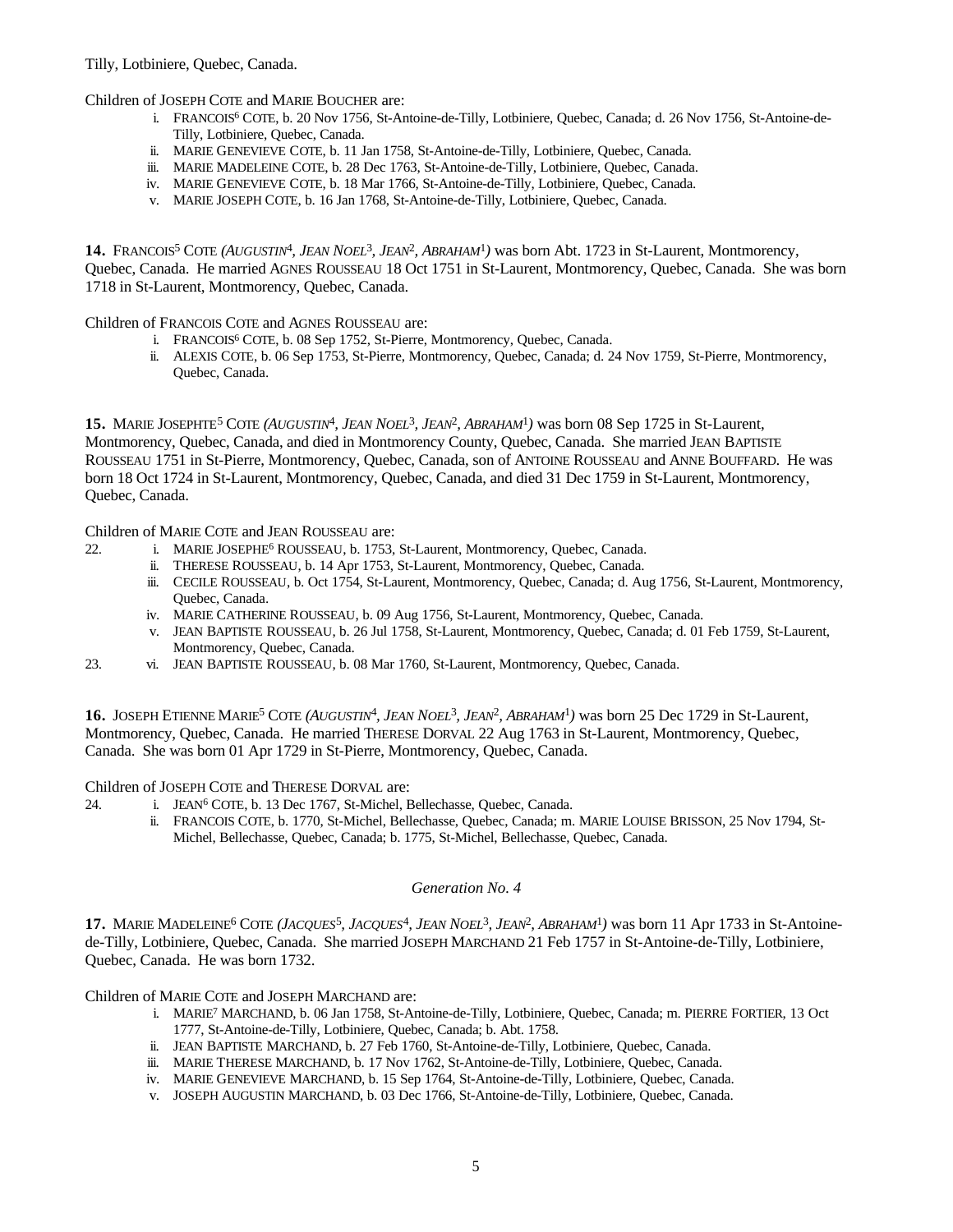18. MARIE CHARLOTTE<sup>6</sup> COTE (*JACQUES*<sup>5</sup>, *JACQUES*<sup>4</sup>, *JEAN NOEL*<sup>3</sup>, *JEAN*<sup>2</sup>, *ABRAHAM*<sup>1</sup>) was born 12 Feb 1736 in St-Antoinede-Tilly, Lotbiniere, Quebec, Canada. She married LOUIS ALEXANDER MARION 18 Apr 1764 in St-Antoine-de-Tilly, Lotbiniere, Quebec, Canada. He was born 1734 in Bernieres, Levis, Quebec, Canada.

Children of MARIE COTE and LOUIS MARION are:

- i. ALEXANDRE<sup>7</sup> MARION, b. 23 Feb 1765, St-Antoine-de-Tilly, Lotbiniere, Quebec, Canada; d. 28 Jul 1765, St-Antoine-de-Tilly, Lotbiniere, Quebec, Canada.
- ii. MARIE CHARLOTTE MARION, b. 17 Feb 1767, St-Antoine-de-Tilly, Lotbiniere, Quebec, Canada.

19. JEAN BAPTISTE AUGUSTIN<sup>6</sup> COTE (JACQUES<sup>5</sup>, JACQUES<sup>4</sup>, JEAN NOEL<sup>3</sup>, JEAN<sup>2</sup>, ABRAHAM<sup>1</sup>) was born 30 Aug 1737 in St-Antoine-de-Tilly, Lotbiniere, Quebec, Canada. He married MARIE MADELEINE BERGERON 06 Jun 1763 in St-Antoine-de-Tilly, Lotbiniere, Quebec, Canada. She was born Abt. 1737.

Children of JEAN COTE and MARIE BERGERON are:

- i. JEAN BAPTISTE<sup>7</sup> COTE, b. 10 Jun 1764, St-Antoine-de-Tilly, Lotbiniere, Quebec, Canada.
- ii. JOSEPH BENOIT COTE, b. 20 Mar 1766, St-Antoine-de-Tilly, Lotbiniere, Quebec, Canada.
- iii. JOSEPH AUGUSTIN COTE, b. 11 Feb 1768, St-Antoine-de-Tilly, Lotbiniere, Quebec, Canada.

**20.** MARIE JOSEPHTE<sup>6</sup> COTE *(LOUIS JOSEPH*<sup>5</sup> *, JACQUES*<sup>4</sup> *, JEAN NOEL*<sup>3</sup> *, JEAN*<sup>2</sup> *, ABRAHAM*<sup>1</sup> *)* was born 01 Jul 1752. She married (1) EUSTACHE HOUDE 28 Nov 1780. He was born 02 Apr 1752. She married (2) PIERRE HOUDE 19 Aug 1782.

## Child of MARIE COTE and EUSTACHE HOUDE is:

i. JEAN BAPTISTE<sup>7</sup> HOUDE, b. 1795, Quebec City, Quebec, Canada; m. MARIE CECILE HOUDE-DIT-DESROCHES, 22 Feb 1814; b. 1798.

21. LOUIS<sup>6</sup> COTE (LOUIS AUGUSTIN<sup>5</sup>, JOSEPH<sup>4</sup>, JEAN NOEL<sup>3</sup>, JEAN<sup>2</sup>, ABRAHAM<sup>1</sup>) was born 03 May 1757 in St-Antoine-de-Tilly, Lotbiniere, Quebec, Canada. He married ELISABETH LOUISE TETREAULT-DIT-DUCHARME 27 Jan 1778 in Yamaska, Yamaska, Quebec, Canada. She was born 22 Feb 1760 in St-Charles-sur-Richelieu, St-Hyacinthe, Quebec, Canada, and died 22 Oct 1804.

Children of LOUIS COTE and ELISABETH TETREAULT-DIT-DUCHARME are:

- 25. i. CHARLES<sup>7</sup> COTE, b. 08 Aug 1785, St-Hyacinthe, St-Hyacinthe, Quebec, Canada; d. 24 Jan 1869, L'Ange-Gardien, St-Hyacinthe, Quebec, Canada.
	- ii. LOUIS COTE, b. Bef. 1786, St-Hyacinthe, St-Hyacinthe, Quebec, Canada; d. Aft. 22 Oct 1804; m. MARGUERITE BALARD, 22 Oct 1804, St-Hyacinthe, St-Hyacinthe, Quebec, Canada; b. Bef. 1788; d. Aft. 22 Oct 1804.
	- iii. FELICITE COTE, b. Abt. 1790, St-Hyacinthe, St-Hyacinthe, Quebec, Canada.
	- iv. FRANCOIS COTE, b. Abt. 1790, St-Hyacinthe, St-Hyacinthe, Quebec, Canada.
	- v. MARGUERITE CATHERINE COTE, b. Abt. 1790, St-Hyacinthe, St-Hyacinthe, Quebec, Canada.
	- vi. ANGELIQUE COTE, b. Abt. 1790, St-Hyacinthe, St-Hyacinthe, Quebec, Canada.
	- vii. GASPARD COTE, b. Abt. 1790, St-Hyacinthe, St-Hyacinthe, Quebec, Canada.

22. MARIE JOSEPHE<sup>6</sup> ROUSSEAU (MARIE JOSEPHTE<sup>5</sup> COTE, AUGUSTIN<sup>4</sup>, JEAN NOEL<sup>3</sup>, JEAN<sup>2</sup>, ABRAHAM<sup>1</sup>) was born 1753 in St-Laurent, Montmorency, Quebec, Canada. She married JOSEPH JR COUTURE 27 Jul 1772 in St Pierre, Isle de Orleans, Montmorency County, Quebec. He was born 08 Aug 1749 in St Pierre, Isle de Orleans, Montmorency County, Quebec.

#### Children of MARIE ROUSSEAU and JOSEPH COUTURE are:

- 26. i. JOSEPH III<sup>7</sup> COUTURE DIT LAMONDE, b. 30 Mar 1774, St Pierre, Isle de Orelans, Montmorency, Quebec.
- 27. ii. JOSEPH COUTURE-DIT-LAMONDE, b. 30 Mar 1774, St Pierre, Isle de Orelans, Montmorency, Quebec.
	- iii. MARIE MADELEINE COUTURE, b. 1782; m. JACQUES ROBERGE, 05 Oct 1802, St Pierre, Isle de Orleans, Montmorency, Quebec; b. 1777.

23. JEAN BAPTISTE<sup>6</sup> ROUSSEAU *(MARIE JOSEPHTE<sup>5</sup> COTE, AUGUSTIN<sup>4</sup>, JEAN NOEL<sup>3</sup>, <i>JEAN<sup>2</sup>, ABRAHAM<sup>1</sup>)* was born 08 Mar 1760 in St-Laurent, Montmorency, Quebec, Canada. He married THERESE BAILLARGEON 07 Aug 1786 in St-Laurent, Montmorency, Quebec, Canada, daughter of LOUIS BAILLARGEON and THERESE DORVAL. She was born 25 Feb 1762 in St-Pierre, Montmorency, Quebec, Canada.

#### Child of JEAN ROUSSEAU and THERESE BAILLARGEON is:

i. FRANCOIS XAVIER<sup>7</sup> ROUSSEAU, b. Abt. 1810; m. MARIE LUSSIER, 19 Feb 1821, St Hyacinthe, Quebec; b. Abt. 1810.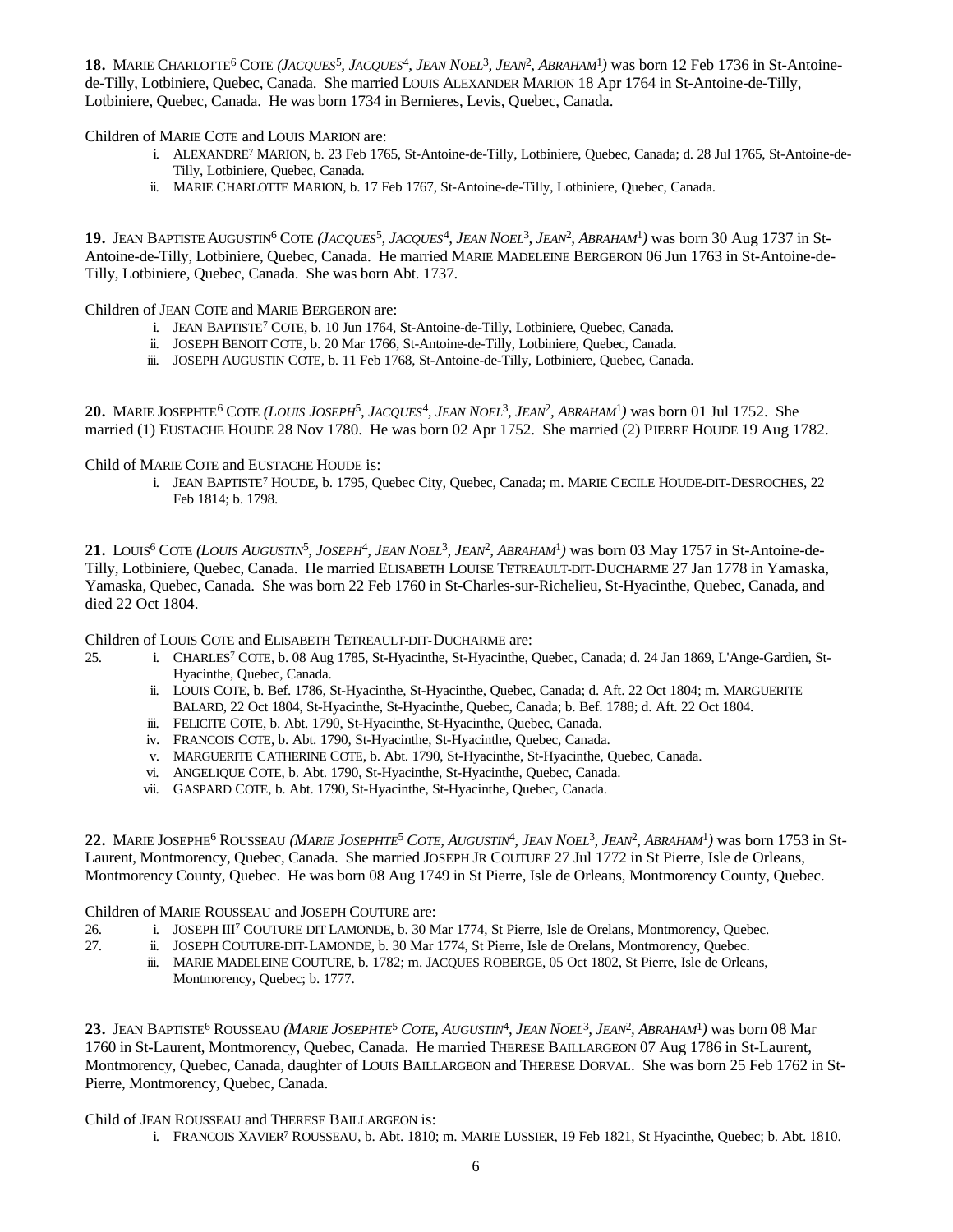24. JEAN<sup>6</sup> COTE (JOSEPH ETIENNE MARIE<sup>5</sup>, AUGUSTIN<sup>4</sup>, JEAN NOEL<sup>3</sup>, JEAN<sup>2</sup>, ABRAHAM<sup>1</sup>) was born 13 Dec 1767 in St-Michel, Bellechasse, Quebec, Canada. He married MARGUERITE GODBOUT 03 Mar 1794 in St-Gervais, Bellechasse, Quebec, Canada. She was born Abt. 1767.

Child of JEAN COTE and MARGUERITE GODBOUT is:

i. ETIENNE<sup>7</sup> COTE, b. Abt. 1795, St-Gervais, Bellechasse, Quebec, Canada.

## *Generation No. 5*

25. CHARLES<sup>7</sup> COTE (LOUIS<sup>6</sup>, LOUIS AUGUSTIN<sup>5</sup>, JOSEPH<sup>4</sup>, JEAN NOEL<sup>3</sup>, JEAN<sup>2</sup>, ABRAHAM<sup>1</sup>) was born 08 Aug 1785 in St-Hyacinthe, St-Hyacinthe, Quebec, Canada, and died 24 Jan 1869 in L'Ange-Gardien, St-Hyacinthe, Quebec, Canada. He married MARIE CATHERINE BOISVERT 16 Jan 1809 in L'Ange-Gardien, St-Hyacinthe, Quebec, Canada, daughter of JEAN BOISVERT and MARGUERITE JANELLE. She was born 02 Feb 1788 in Baie-du-Febvre, Yamaska, Quebec, Canada, and died 21 Sep 1870 in L'Ange-Gardien, St-Hyacinthe, Quebec, Canada.

Children of CHARLES COTE and MARIE BOISVERT are:

- 28. i. PIERRE<sup>8</sup> COTE, b. 1812, St-Cesaire, St-Hyacinthe, Quebec, Canada.
- 29. ii. JEAN BAPTISTE COTE, b. 1813, St-Cesaire, St-Hyacinthe, Quebec, Canada.
- 30. iii. MARGUERITE CHARLOTTE COTE, b. 15 May 1814, St-Cesaire, St-Hyacinthe, Quebec, Canada; d. 08 Aug 1890, Ware, Hampshire, Massachusetts.
	- iv. CATHERINE COTE, b. Abt. 1816, St-Cesaire, St-Hyacinthe, Quebec, Canada; m. GABRIEL COURTEMANCHE, 24 Oct 1836, St-Cesaire, St-Hyacinthe, Quebec, Canada; b. Abt. 1816.
	- v. LOUISE COTE, b. Abt. 1817, St-Cesaire, St-Hyacinthe, Quebec, Canada; m. TOUSSANT TOUGAS, 13 Nov 1837, St-Cesaire, St-Hyacinthe, Quebec, Canada; b. Abt. 1817.
	- vi. MARIE COTE, b. Abt. 1820, St-Cesaire, St-Hyacinthe, Quebec, Canada; m. PIERRE CHARON, 07 Jan 1840, St-Cesaire, St-Hyacinthe, Quebec, Canada; b. Abt. 1820, St-Cesaire, St-Hyacinthe, Quebec, Canada.
	- vii. PRECILLE COTE, b. Abt. 1822, St-Cesaire, St-Hyacinthe, Quebec, Canada; m. JOSEPH DUFRESNE, 08 Nov 1842, St-Cesaire, St-Hyacinthe, Quebec, Canada; b. Abt. 1822.
- 31. viii. FELICITE DELIA COTE, b. Abt. 1823, St-Cesaire, St-Hyacinthe, Quebec, Canada; d. Bet. 1891 1901, Montreal, Ile-de-Montreal, Quebec, Canada.
	- ix. MARCELINE COTE, b. Abt. 1830, St-Cesaire, St-Hyacinthe, Quebec, Canada; m. OCTAVE GOSSELIN, 16 Sep 1850, St-Cesaire, St-Hyacinthe, Quebec, Canada; b. Abt. 1830.
	- x. ELMIRE COTE, b. 1833, St-Cesaire, St-Hyacinthe, Quebec, Canada.
	- xi. CHARLES COTE, b. 1837, St-Cesaire, St-Hyacinthe, Quebec, Canada.

**26.** JOSEPH III<sup>7</sup> COUTURE DIT LAMONDE (MARIE JOSEPHE<sup>6</sup> ROUSSEAU, MARIE JOSEPHTE<sup>5</sup> COTE, AUGUSTIN<sup>4</sup>, JEAN NOEL<sup>3</sup>, *JEAN*<sup>2</sup> *, ABRAHAM*<sup>1</sup> *)* was born 30 Mar 1774 in St Pierre, Isle de Orelans, Montmorency, Quebec. He married MARIE AGATHE AUBIN 04 Oct 1802. She was born 1782.

Children of JOSEPH COUTURE and MARIE AUBIN are:

- i. OLIVIER<sup>8</sup> COUTURE DIT LAMONDE, b. 1803; m. SCHOLASTIQUE COUTURE, 02 Oct 1827; b. 1807.
- ii. GENEVIEVE COUTURE, b. 1809; m. FRANCOIS CHABOT, 09 Feb 1829; b. 1804.
- iii. ELISABETH COUTURE, b. 1810; d. Bef. Jan 1852; m. PIERRE ROULEAU, 03 Aug 1830; b. 1805.
- iv. MARIE COUTURE, b. 1813; m. (1) THOMAS BOISSONNEAU-DIT-ST-OGNE, 15 Oct 1833; b. 1808; m. (2) THOMAS BOISSONNEAU DIT ST OGNE, 15 Oct 1833; b. 1808.
- 32. v. MARIE OLIVE COUTURE, b. 1817.
- 33. vi. LOUIS COUTURE, b. 1818.
	- vii. EMILIE COUTURE, b. 1819; m. (1) PIERRE BOLDUC, 05 Feb 1839; b. 1814; m. (2) PIERRE BOLDUC, 05 Feb 1839; b. 1814.
	- viii. BASILISSE COUTURE, b. 1820; m. FRANCOIS CREPEAU, 07 Jul 1840; b. 1815.
	- ix. SOPHIE COUTURE, b. 1821; m. MAGLIOIRE TESSIER, 24 Aug 1841; b. 1816.
	- x. JEAN COUTURE, b. 1822; m. MARIE CONSTANCE ROUSSIN, 17 Nov 1846; b. 1826.
- 34. xi. MARIE EMELIE COUTURE, b. 1825.

# 27. JOSEPH<sup>7</sup> COUTURE-DIT-LAMONDE (MARIE JOSEPHE<sup>6</sup> ROUSSEAU, MARIE JOSEPHTE<sup>5</sup> COTE, AUGUSTIN<sup>4</sup>, JEAN NOEL<sup>3</sup>,

*JEAN*<sup>2</sup> *, ABRAHAM*<sup>1</sup> *)* was born 30 Mar 1774 in St Pierre, Isle de Orelans, Montmorency, Quebec. He married MARIE AGATHE AUBIN 04 Oct 1802. She was born 1782.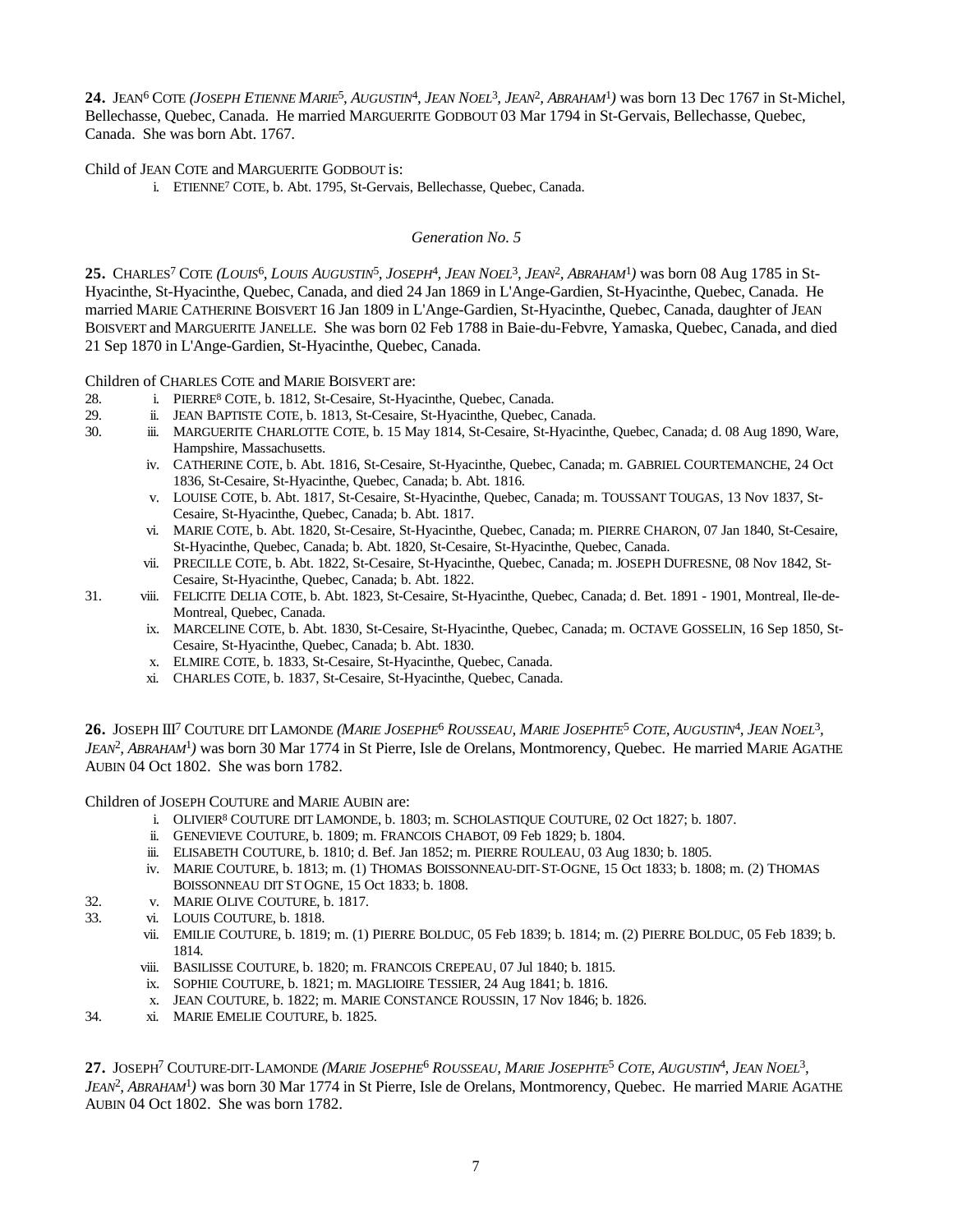Child of JOSEPH COUTURE-DIT-LAMONDE and MARIE AUBIN is:

i. OLIVIER<sup>8</sup> COUTURE-DIT-LAMONDE, b. 1803; m. SCHOLASTIQUE COUTURE, 02 Oct 1827; b. 1807.

#### *Generation No. 6*

28. PIERRE<sup>8</sup> COTE (CHARLES<sup>7</sup>, LOUIS<sup>6</sup>, LOUIS AUGUSTIN<sup>5</sup>, JOSEPH<sup>4</sup>, JEAN NOEL<sup>3</sup>, JEAN<sup>2</sup>, ABRAHAM<sup>1</sup>) was born 1812 in St-Cesaire, St-Hyacinthe, Quebec, Canada. He married ONEZIME BENOIT 28 Aug 1843 in St-Cesaire, St-Hyacinthe, Quebec, Canada. She was born Abt. 1822 in St-Cesaire, St-Hyacinthe, Quebec, Canada.

Children of PIERRE COTE and ONEZIME BENOIT are:

- i. MATHILDE<sup>9</sup> COTE, b. 1845, L'Ange-Gardien, Rouville, Quebec, Canada.
- ii. MALVINA COTE, b. 1847, L'Ange-Gardien, Rouville, Quebec, Canada.
- iii. PIERRE COTE, b. 1849, L'Ange-Gardien, Rouville, Quebec, Canada.
- iv. MEDEUSE COTE, b. 1851, L'Ange-Gardien, Rouville, Quebec, Canada.
- v. AGLIE COTE, b. 1853, L'Ange-Gardien, Rouville, Quebec, Canada.
- vi. ROSALIE COTE, b. 1855, L'Ange-Gardien, Rouville, Quebec, Canada.
- vii. LUCIE COTE, b. 1857, L'Ange-Gardien, Rouville, Quebec, Canada.
- viii. ARLIDA COTE, b. 1859, L'Ange-Gardien, Rouville, Quebec, Canada.
- ix. ALPHONSINE COTE, b. 1864, L'Ange-Gardien, Rouville, Quebec, Canada.
- x. HENRI COTE, b. 1868, L'Ange-Gardien, Rouville, Quebec, Canada.
- xi. ALIDA COTE, b. 1871, L'Ange-Gardien, Rouville, Quebec, Canada.
- xii. ARIUS COTE, b. 1872, L'Ange-Gardien, Rouville, Quebec, Canada.
- xiii. PIERRE COTE, b. 1874, L'Ange-Gardien, Rouville, Quebec, Canada.

29. JEAN BAPTISTE<sup>8</sup> COTE (*CHARLES<sup>7</sup>, LOUIS<sup>6</sup>, LOUIS AUGUSTIN<sup>5</sup>, JOSEPH<sup>4</sup>, JEAN NOEL<sup>3</sup>, JEAN<sup>2</sup>, ABRAHAM<sup>1</sup>) was born 1813* in St-Cesaire, St-Hyacinthe, Quebec, Canada. He married (1) CORDULE CHARON 24 Apr 1837 in St-Cesaire, St-Hyacinthe, Quebec, Canada, daughter of PIERRE CHARON and MARIE HENRY. She was born Abt. 1817 in St-Cesaire, St-Hyacinthe, Quebec, Canada, and died Bef. 1846. He married (2) VENERANDE BRODEUR 23 Feb 1846 in St-Damase, St-Hyacinthe, Quebec, Canada, daughter of BASILE BRODEUR and VICTOIRE BENOIT. She was born 03 Sep 1825 in St-Damase, St-Hyacinthe, Quebec, Canada.

Children of JEAN COTE and CORDULE CHARON are:

- i. MARIE<sup>9</sup> COTE, b. 1837, St-Cesaire, St-Hyacinthe, Quebec, Canada.
- 35. ii. JEAN BAPTISTE GILBERT COTE, b. 1839, St-Cesaire, St-Hyacinthe, Quebec, Canada; d. 20 Aug 1907, Moosup, Windham, Connecticut.
	- iii. PIERRE COTE, b. 1841, St-Cesaire, St-Hyacinthe, Quebec, Canada.

Children of JEAN COTE and VENERANDE BRODEUR are:

- iv. ROSALIE<sup>9</sup> COTE, b. 1846, St-Cesaire, St-Hyacinthe, Quebec, Canada.
- v. VIRGINIE COTE, b. 1848, St-Cesaire, St-Hyacinthe, Quebec, Canada.
- vi. DELIA OLIVE COTE, b. 1851, St-Cesaire, St-Hyacinthe, Quebec, Canada; m. OSIAS DESCHAMPS, 16 Feb 1874, Weedon, Wolfe, Quebec, Canada; b. Abt. 1851.
- vii. VITALENNE COTE, b. 1853, St-Cesaire, St-Hyacinthe, Quebec, Canada.
- viii. LOUISE COTE, b. 1856, St-Cesaire, St-Hyacinthe, Quebec, Canada.
- ix. CLARISSE COTE, b. 1858, L'Ange-Gardien, Rouville, Quebec, Canada.
- 36. x. JEAN CHARLES COTE, b. 1859, L'Ange-Gardien, Rouville, Quebec, Canada.
	- xi. MALVINA COTE, b. 1861, L'Ange-Gardien, Rouville, Quebec, Canada; m. FRANCOIS XAVIER DESJARDENS, 21 Jun 1875, Weedon, Wolfe, Quebec, Canada; b. Abt. 1854.
	- xii. JEAN FRANCOIS COTE, b. 1864, L'Ange-Gardien, Rouville, Quebec, Canada; m. PHEBEE CARON, 22 Feb 1886, Weedon, Wolfe, Quebec, Canada; b. Abt. 1860.

30. MARGUERITE CHARLOTTE<sup>8</sup> COTE (CHARLES<sup>7</sup>, LOUIS<sup>6</sup>, LOUIS AUGUSTIN<sup>5</sup>, JOSEPH<sup>4</sup>, JEAN NOEL<sup>3</sup>, JEAN<sup>2</sup>, ABRAHAM<sup>1</sup>) was born 15 May 1814 in St-Cesaire, St-Hyacinthe, Quebec, Canada, and died 08 Aug 1890 in Ware, Hampshire, Massachusetts. She married LOUIS EMILE MONGRAIN-DIT-LAFOND 26 Oct 1831 in St-Charles-sur-Richelieu, St-Hyacinthe, Quebec, Canada, son of LOUIS MONGRAIN-DIT-LAFOND and ELISABETH LANGLOIS. He was born 15 Apr 1809 in St-Charlessur-Richelieu, St-Hyacinthe, Quebec, Canada, and died 11 Oct 1892 in Ware, Hampshire, Massachusetts.

Children of MARGUERITE COTE and LOUIS MONGRAIN-DIT-LAFOND are:

i. MARIE<sup>9</sup> MONGRAIN, b. 1832, St-Charles-sur-Richelieu, St-Hyacinthe, Quebec, Canada.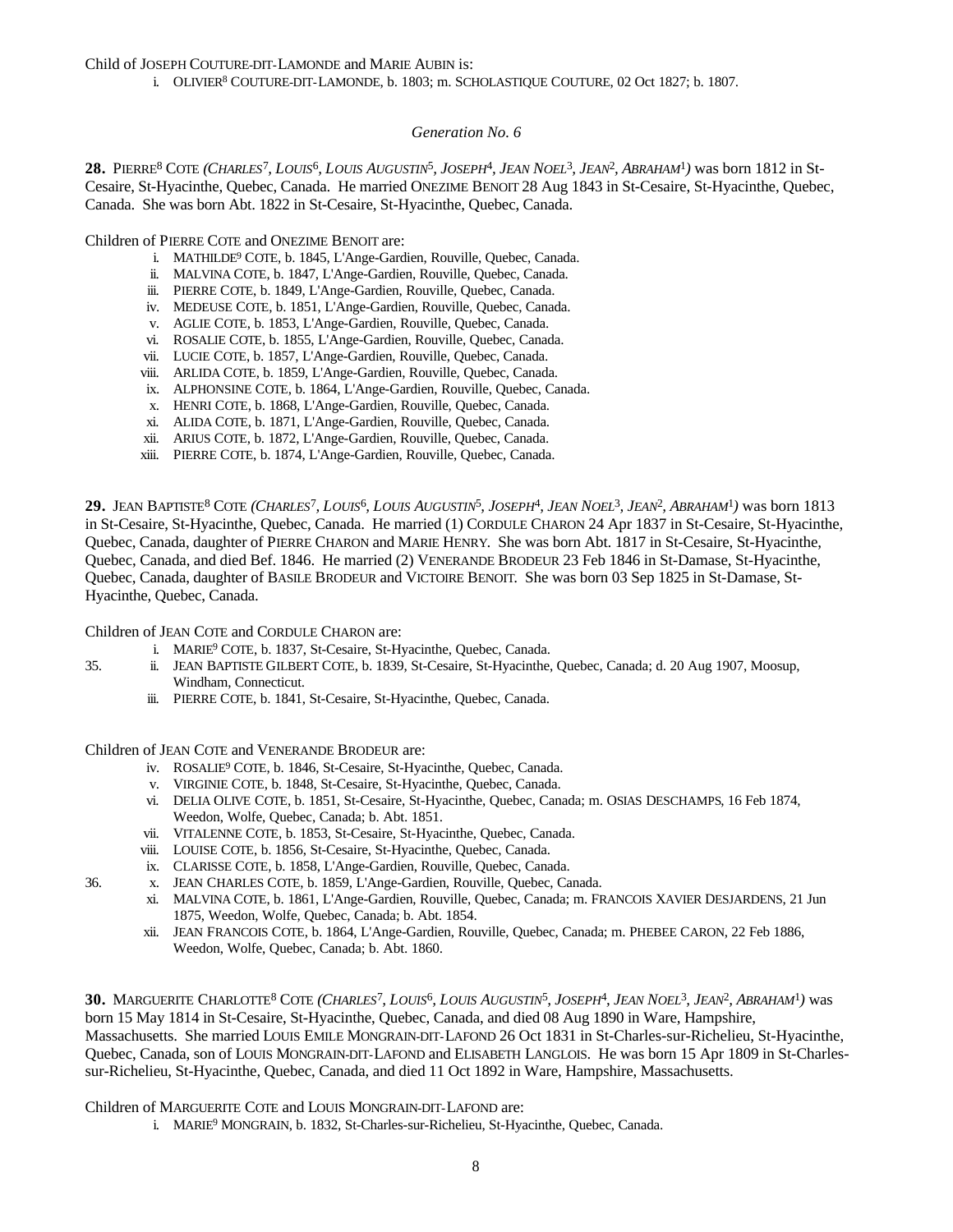- ii. EDMIRE MONGRAIN, b. 1834, St-Charles-sur-Richelieu, St-Hyacinthe, Quebec, Canada.
- iii. LOUIS MONGRAIN, b. 1836, St-Charles-sur-Richelieu, St-Hyacinthe, Quebec, Canada.
- iv. AURELIE MONGRAIN, b. 1838, Alexandria, Jefferson, New York.
- v. ROMAIN MONGRAIN, b. 1841, Alexandria, Jefferson, New York.
- vi. ELIZABETH MONGRAIN, b. 1842, Alexandria, Jefferson, New York.
- vii. ADELINE MONGRAIN, b. 1845, Alexandria, Jefferson, New York.
- viii. JOHN MONGRAIN, b. 1846, Alexandria, Jefferson, New York.
- ix. MATHILDA MONGRAIN, b. 1849, Alexandria, Jefferson, New York.
- x. CATHERINE MONGRAIN, b. 1851, Alexandria, Jefferson, New York.
- xi. JOSEPHINE MONGRAIN, b. 1854, Canada.
- xii. JOSEPH MONGRAIN, b. 1856, Canada.
- xiii. MARY MONGRAIN, b. 1861, Canada.

31. FELICITE DELIA<sup>8</sup> COTE (CHARLES<sup>7</sup>, LOUIS<sup>6</sup>, LOUIS AUGUSTIN<sup>5</sup>, JOSEPH<sup>4</sup>, JEAN NOEL<sup>3</sup>, JEAN<sup>2</sup>, ABRAHAM<sup>1</sup>) was born Abt. 1823 in St-Cesaire, St-Hyacinthe, Quebec, Canada, and died Bet. 1891 - 1901 in Montreal, Ile-de-Montreal, Quebec, Canada. She married CHARLES DUFRESNE 28 Aug 1843 in St-Cesaire, St-Hyacinthe, Quebec, Canada, son of JEAN DUFRESNE and FRANCOISE GOSSELIN. He was born 22 Sep 1823 in Quebec Province, Canada, and died Aft. 1901 in Montreal, Ile-de-Montreal, Quebec, Canada.

Children of FELICITE COTE and CHARLES DUFRESNE are:

- i. SEYMORE<sup>9</sup> DUFRESNE, b. Abt. 1844, Quebec Province, Canada.
- ii. CORDELIA DUFRESNE, b. Abt. 1846, Quebec Province, Canada; m. HENRY DUCHANE, 03 Jul 1864, Ware, Hampshire, Massachusetts; b. Abt. 1846.
- iii. CHARLES DUFRESNE, b. 04 Jan 1847, Quebec Province, Canada; d. 17 Feb 1903, Warren, Worcester, Massachusetts.
- iv. SIMEON DUFRESNE, b. 1850, Vermont.
- 37. v. MARIE LOUISE DUFRESNE, b. 20 Mar 1852, Montreal, Ile-de-Montreal, Quebec, Canada; d. Aft. 1920, Worcester, Worcester, Massachusetts.
	- vi. ALEXANDER DUFRESNE, b. 15 Jul 1861, Warren, Worcester, Massachusetts; d. 15 Apr 1862, Warren, Worcester, Massachusetts.
	- vii. MARY ALFONSIS DUFRESNE, b. 09 Aug 1865, Warren, Worcester, Massachusetts.

32. MARIE OLIVE<sup>8</sup> COUTURE (JOSEPH III<sup>7</sup>, MARIE JOSEPHE<sup>6</sup> ROUSSEAU, MARIE JOSEPHTE<sup>5</sup> COTE, AUGUSTIN<sup>4</sup>, JEAN NOEL<sup>3</sup>, *JEAN*<sup>2</sup> *, ABRAHAM*<sup>1</sup> *)* was born 1817. She married LOUIS ROUSSEAU 31 Jan 1837. He was born 1812.

Child of MARIE COUTURE and LOUIS ROUSSEAU is:

i. NARCISSE<sup>9</sup> ROUSSEAU, b. 1847.

33. LOUIS<sup>8</sup> COUTURE (JOSEPH III<sup>T</sup>, MARIE JOSEPHE<sup>6</sup> ROUSSEAU, MARIE JOSEPHTE<sup>5</sup> COTE, AUGUSTIN<sup>4</sup>, JEAN NOEL<sup>3</sup>, JEAN<sup>2</sup>, *ABRAHAM*<sup>1</sup> *)* was born 1818. He married ANGELE CHATIGNY 05 Jul 1842. She was born 1822.

# Child of LOUIS COUTURE and ANGELE CHATIGNY is:

38. i. LOUIS JOSEPH<sup>9</sup> COUTURE, b. 1843, Lauzon, Levis, Quebec, Canada.

34. MARIE EMELIE<sup>8</sup> COUTURE (JOSEPH III<sup>7</sup>, MARIE JOSEPHE<sup>6</sup> ROUSSEAU, MARIE JOSEPHTE<sup>5</sup> COTE, AUGUSTIN<sup>4</sup>, JEAN NOEL<sup>3</sup>, *JEAN*<sup>2</sup> *, ABRAHAM*<sup>1</sup> *)* was born 1825. She married FIRMIN ROUSSEAU 08 Jul 1845. He was born 1820.

# Child of MARIE COUTURE and FIRMIN ROUSSEAU is:

i. LOUIS NAPOLEAN<sup>9</sup> ROUSSEAU, b. 1857.

# *Generation No. 7*

35. JEAN BAPTISTE GILBERT<sup>9</sup> COTE (*JEAN BAPTISTE<sup>8</sup>, CHARLES<sup>7</sup>, LOUIS<sup>6</sup>, LOUIS AUGUSTIN<sup>5</sup>, JOSEPH<sup>4</sup>, JEAN NOEL<sup>3</sup>, JEAN<sup>2</sup>, ABRAHAM*<sup>1</sup> *)* was born 1839 in St-Cesaire, St-Hyacinthe, Quebec, Canada, and died 20 Aug 1907 in Moosup, Windham, Connecticut. He married (1) GENEVIEVE ELISE BIRON 07 Jan 1867 in Weedon, Wolfe, Quebec, Canada, daughter of GEORGES BIRON and EMELIE LAMBERT. She was born 25 Jan 1847 in Sherbrooke, Sherbrooke, Quebec, Canada, and died Bet. 1880 - 1882 in Weedon, Wolfe, Quebec, Canada. He married (2) ROSALIE M. BOUFFARD 30 Nov 1882 in Weedon, Wolfe, Quebec, Canada, daughter of LOUIS BOUFFARD and MARIE ROUSSEAU. She was born 23 Oct 1857 in Weeden, Wolfe, Quebec, Canada, and died 12 Sep 1911 in Plainfield, Windham, Connecticut.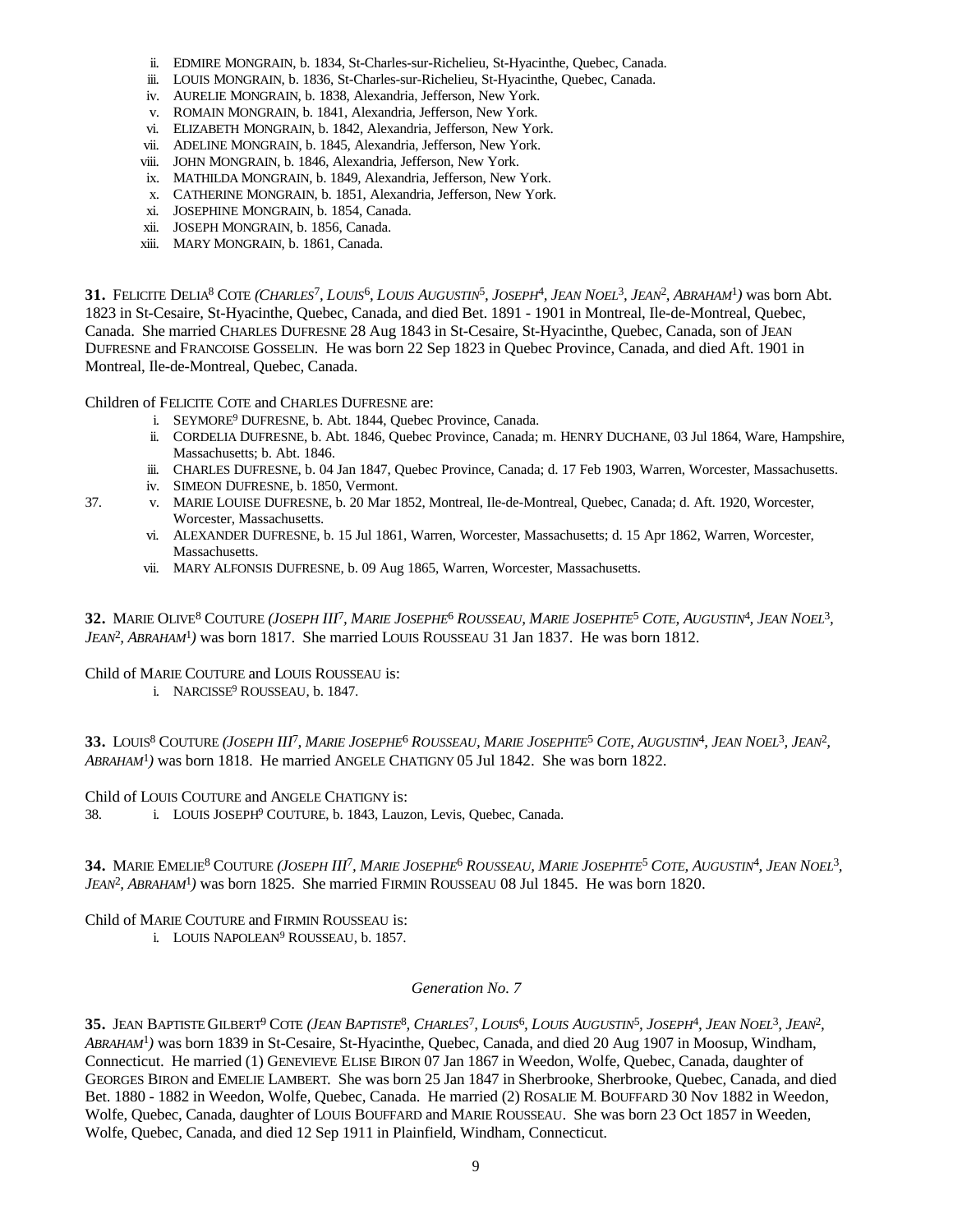Children of JEAN COTE and GENEVIEVE BIRON are:

- i. JEAN GEORGE OLIVIER<sup>10</sup> COTE, b. 26 Dec 1867, Weedon, Wolfe, Quebec, Canada.
- ii. JEAN TELESPHORE OVILARD COTE, b. 01 Aug 1869, Weedon, Wolfe, Quebec, Canada.
- iii. JEAN BAPTISTE EUSEBE ARTHUR COTE, b. Apr 1871, Weedon, Wolfe, Quebec, Canada.
- iv. MARIE COTE, b. 1874, Weedon, Wolfe, Quebec, Canada.
- v. JEAN BAPTISTE MOISE EMERI COTE, b. 16 Sep 1875, Weedon, Wolfe, Quebec, Canada.
- vi. MARIE MATHILDE RORANARD COTE, b. 10 Oct 1877, Weedon, Wolfe, Quebec, Canada.
- vii. BENOLIER COTE, b. 1878, Weedon, Wolfe, Quebec, Canada.
- viii. MARIE ELISE ALIX LUXINA COTE, b. 31 Oct 1879, Weedon, Wolfe, Quebec, Canada.
- ix. EUGINA COTE, b. 1880, Weedon, Wolfe, Quebec, Canada.

Children of JEAN COTE and ROSALIE BOUFFARD are:

- x. MARY ANN<sup>10</sup> COTE, b. 21 Jul 1884, Weeden, Wolfe, Quebec, Canada; m. ISRAEL BOURQUE, 10 Apr 1899, Weedon, Quebec, Canada; b. 10 May 1871, Weedon, Wolfe, Quebec, Canada.
- xi. MARIE ANGELINA COTE, b. 05 Aug 1885, Weeden, Wolfe, Quebec, Canada; m. WILLIAM VINCENT; b. Abt. 1886.
- 39. xii. OLIVIER COTE, b. 14 Oct 1886, Weeden, Wolfe, Quebec, Canada; d. 21 Sep 1971, South Hadley, Hampshire, Massachusetts.
- 40. xiii. EMERILE THOMAS COTE, b. 08 Nov 1888, Weeden, Wolfe, Quebec, Canada; d. 05 May 1958, Jewett City, New London, Connecticut.
- 41. xiv. LOUIS MOISE COTE, b. 22 Jun 1889, Weeden, Wolfe, Quebec, Canada; d. 15 May 1956.
- xv. MARIE LOUISE COTE, b. 22 Jun 1889, Weeden, Wolfe, Quebec, Canada; d. 05 Jun 1981, Wethersfield, Hartford, Connecticut.
- 42. xvi. BLANCHE COTE, b. 19 Mar 1892, Weeden, Wolfe, Quebec, Canada; d. 30 Apr 1977, Wethersfield, Hartford, Connecticut.
- 43. xvii. MARIE FLORE COTE, b. 08 May 1893, Weeden, Wolfe, Quebec, Canada; d. 05 Aug 1956.
- 44. xviii. EUGENIE COTE, b. 17 May 1894, Weeden, Wolfe, Quebec, Canada; d. 26 Dec 1969, Bristol, Hartford, Connecticut.
	- xix. EMILE FRANK COTE, b. 18 Jun 1895, Weeden, Wolfe, Quebec, Canada; d. 07 Feb 1953, Plainfield, Windham, Connecticut; m. LAURETTE BASTIEN, Bet. 1917 - 1920, Plainfield, Windham, Connecticut; b. 26 Sep 1891, Canada; d. 15 Jul 1976, Plainfield, Windham, Connecticut.
	- xx. JOSEPH JEAN BAPTISTE SAUVEUR COTE, b. 14 Feb 1897, Weedon, Wolfe, Quebec, Canada; d. 1897, Weedon, Wolfe, Quebec, Canada.
	- xxi. JEAN BAPTISTE SAUVEUR COTE, b. 12 May 1898, Weeden, Wolfe, Quebec, Canada; d. 02 Feb 1979, Plainfield, Windham, Connecticut.
	- xxii. MARIE ANTOINETTE COTE, b. 10 May 1900, Weeden, Wolfe, Quebec, Canada; d. 28 Apr 1971, Killingly, Windham, Connecticut; m. EVERETT DOYLE, Aft. 1930; b. Abt. 1900.

36. JEAN CHARLES<sup>9</sup> COTE (*JEAN BAPTISTE<sup>8</sup>, CHARLES<sup>7</sup>, LOUIS<sup>6</sup>, LOUIS AUGUSTIN<sup>5</sup>, JOSEPH<sup>4</sup>, JEAN NOEL<sup>3</sup>, JEAN<sup>2</sup>, ABRAHAM<sup>1</sup>)* was born 1859 in L'Ange-Gardien, Rouville, Quebec, Canada. He married EUGENIE AUDET-DIT-LAPOINTE 12 Feb 1878 in Weedon, Wolfe, Quebec, Canada, daughter of MARC AUDET-DIT-LAPOINTE and FRANCOISE CHARRIER. She was born 28 Dec 1859 in Lambton, Beauce, Quebec, Canada.

Children of JEAN COTE and EUGENIE AUDET-DIT-LAPOINTE are:

- 45. i. JOSEPH EMILE<sup>10</sup> COTE, b. Abt. 1880, Weedon, Wolfe, Quebec, Canada.
	- ii. MARIE ELISA COTE, b. 20 Feb 1880, Weedon, Wolfe, Quebec, Canada.

37. MARIE LOUISE<sup>9</sup> DUFRESNE (FELICITE DELIA<sup>8</sup> COTE, CHARLES<sup>7</sup>, LOUIS<sup>6</sup>, LOUIS AUGUSTIN<sup>5</sup>, JOSEPH<sup>4</sup>, JEAN NOEL<sup>3</sup>, JEAN<sup>2</sup>, *ABRAHAM*<sup>1</sup> *)* was born 20 Mar 1852 in Montreal, Ile-de-Montreal, Quebec, Canada, and died Aft. 1920 in Worcester, Worcester, Massachusetts. She married JAMES HEDGE 1868 in Montreal, Ile-de-Montreal, Quebec, Canada, son of JOSEPH HEDGE and MARY UNKNOWN. He was born 25 Mar 1845 in Montreal, Ile-de-Montreal, Quebec, Canada, and died Aft. 1920 in Worcester, Worcester, Massachusetts.

Children of MARIE DUFRESNE and JAMES HEDGE are:

- i. THEODORE<sup>10</sup> HEDGE, b. Abt. 1870, Montreal, Ile-de-Montreal, Quebec, Canada.
- ii. PAULINE HEDGE, b. Abt. 1870, Montreal, Ile-de-Montreal, Quebec, Canada.
- iii. LOUISE HEDGE, b. Abt. 1870, Montreal, Ile-de-Montreal, Quebec, Canada.
- iv. EDGAR GEORGE HEDGE, b. 13 Oct 1877, Montreal, Ile-de-Montreal, Quebec, Canada.
- v. JOHN FRANCIS HEDGE, b. 06 May 1879, Attleboro, Bristol, Massachusetts.
- vi. JOSEPH FELIX HEDGE, b. 25 Oct 1881, Worcester, Worcester, Massachusetts.
- vii. MABEL R. HEDGE, b. 12 Sep 1883, Worcester, Worcester, Massachusetts.
- viii. BLANCH G. C. HEDGE, b. 18 Mar 1885, Worcester, Worcester, Massachusetts.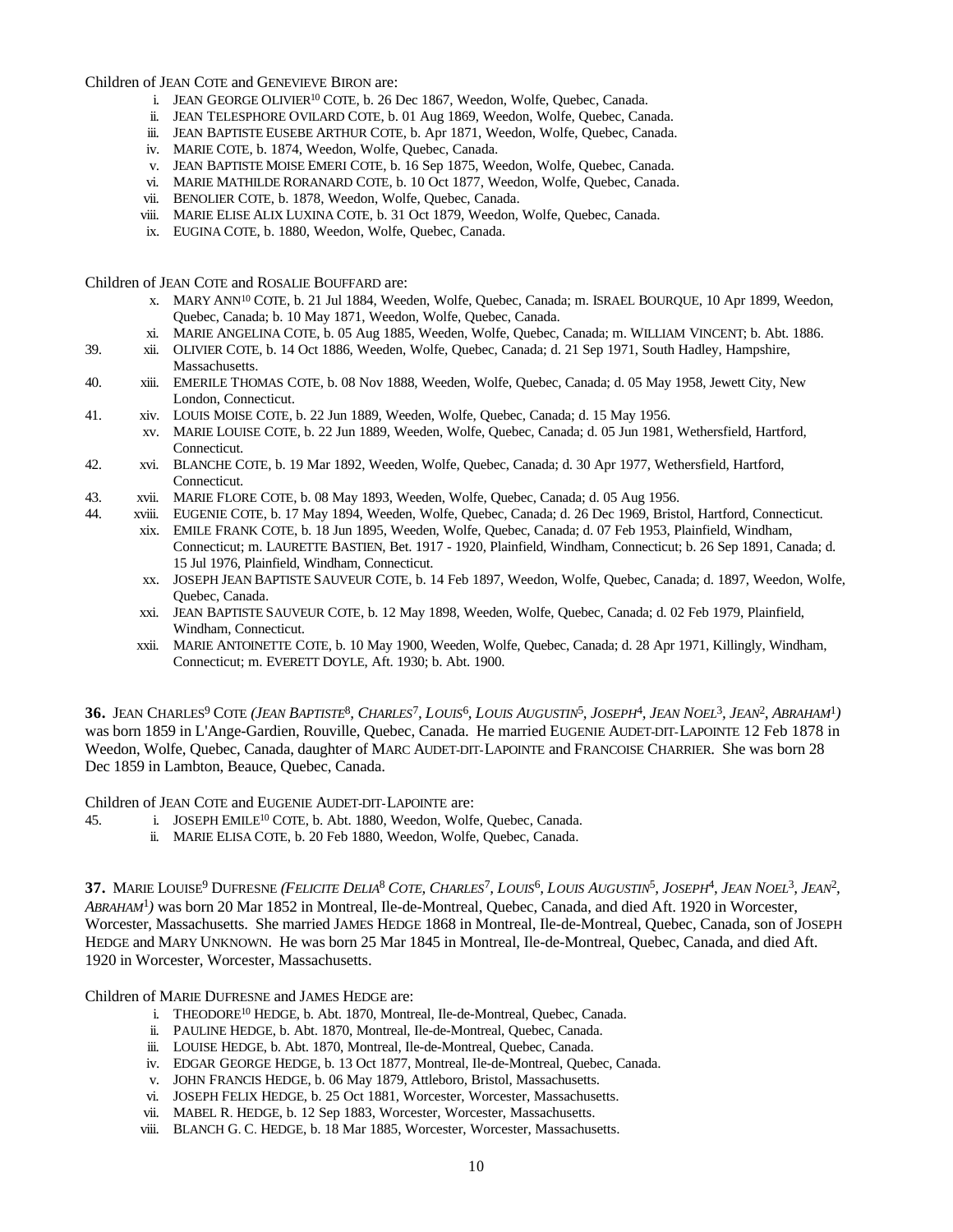- ix. AGNES M. J. HEDGE, b. 13 May 1886, Worcester, Worcester, Massachusetts.
- x. ALBERT TREFLEY HEDGE, b. 21 Sep 1887, Worcester, Worcester, Massachusetts.
- xi. NELLIE E. HEDGE, b. 20 Feb 1889, Worcester, Worcester, Massachusetts; m. GEORGE BELANGER, Abt. 1906, Worcester, Worcester, Massachusetts; b. 1886, Quebec Province, Canada.
- xii. MARIETTA E. HEDGE, b. 04 Mar 1890, Worcester, Worcester, Massachusetts.
- xiii. GERTRUDE E. HEDGE, b. 01 Dec 1891, Worcester, Worcester, Massachusetts.
- xiv. GRACE J. HEDGE, b. 04 Apr 1893, Worcester, Worcester, Massachusetts.
- xv. ARTHUR JOSEPH HEDGE, b. 30 Nov 1894, Worcester, Worcester, Massachusetts.

38. LOUIS JOSEPH<sup>9</sup> COUTURE (LOUIS<sup>8</sup>, JOSEPH III<sup>7</sup>, MARIE JOSEPHE<sup>6</sup> ROUSSEAU, MARIE JOSEPHTE<sup>5</sup> COTE, AUGUSTIN<sup>4</sup>, JEAN *NOEL*<sup>3</sup> *, JEAN*<sup>2</sup> *, ABRAHAM*<sup>1</sup> *)* was born 1843 in Lauzon, Levis, Quebec, Canada. He married CAROLINE AUDET-DIT-LAPOINTE 12 Feb 1867 in St-Pierre, Montmorency, Quebec, Canada. She was born 1848 in St-Pierre, Montmorency, Quebec, Canada.

Children of LOUIS COUTURE and CAROLINE AUDET-DIT-LAPOINTE are:

- i. CAROLINE<sup>10</sup> COUTURE, b. Abt. 1868, St-Francois-de-la-Riviere-du-Sud, Montmagny, Quebec, Canada; m. FERDINAND MORIN, 18 Jul 1893, St-Francois-de-la-Riviere-du-Sud, Montmagny, Quebec, Canada; b. Abt. 1863, Quebec Provence, Canada.
- ii. PIERRE COUTURE, b. 10 Nov 1873, St-Francois-de-la-Riviere-du-Sud, Montmagny, Quebec, Canada; m. MARIE BOULET, 28 Jun 1897, St-Francois-de-la-Riviere-du-Sud, Montmagny, Quebec, Canada; b. 1877, Montmagny County, Quebec, Canada; d. 1914.
- iii. AMANDA COUTURE, b. Abt. 1876, St-Francois-de-la-Riviere-du-Sud, Montmagny, Quebec, Canada; m. JOSEPH GAGNON, 25 Jan 1898, St-Francois-de-la-Riviere-du-Sud, Montmagny, Quebec, Canada; b. Abt. 1871, Quebec Provence, Canada.
- iv. DEMERISE COUTURE, b. Abt. 1878, St-Francois-de-la-Riviere-du-Sud, Montmagny, Quebec, Canada; m. JOSEPH DUPONT, 19 Jun 1899, St-Francois-de-la-Riviere-du-Sud, Montmagny, Quebec, Canada; b. Abt. 1873, Quebec Provence, Canada.
- v. ALPHONSINE COUTURE, b. Abt. 1880, St-Francois-de-la-Riviere-du-Sud, Montmagny, Quebec, Canada; m. ALFRED LABRESQUE, 09 Jul 1902, St-Francois-de-la-Riviere-du-Sud, Montmagny, Quebec, Canada; b. Abt. 1875, Quebec Provence, Canada.

#### *Generation No. 8*

39. Olivier<sup>10</sup> Cote (Jean Baptiste Gilbert<sup>9</sup>, Jean Baptiste<sup>8</sup>, Charles<sup>7</sup>, Louis<sup>6</sup>, Louis Augustin<sup>5</sup>, Joseph<sup>4</sup>, Jean Noel<sup>3</sup>, *JEAN*<sup>2</sup> *, ABRAHAM*<sup>1</sup> *)* was born 14 Oct 1886 in Weeden, Wolfe, Quebec, Canada, and died 21 Sep 1971 in South Hadley, Hampshire, Massachusetts. He married LYDIA SOUTHIERE 13 Oct 1913 in Holyoke, Hampden, Massachusetts. She was born Jul 1885 in Massachusetts.

Children of OLIVIER COTE and LYDIA SOUTHIERE are:

- i. GERALD<sup>11</sup> COTE, b. Abt. 1915, Holyoke, Hampden, Massachusetts.
- ii. HUMANITA COTE, b. Abt. 1917, Holyoke, Hampden, Massachusetts.

**40.** EMERILE THOMAS <sup>10</sup> COTE (JEAN BAPTISTE GILBERT<sup>9</sup>, JEAN BAPTISTE<sup>8</sup>, CHARLES<sup>7</sup>, LOUIS<sup>6</sup>, LOUIS AUGUSTIN<sup>5</sup>, JOSEPH<sup>4</sup>, *JEAN NOEL*<sup>3</sup> *, JEAN*<sup>2</sup> *, ABRAHAM*<sup>1</sup> *)* was born 08 Nov 1888 in Weeden, Wolfe, Quebec, Canada, and died 05 May 1958 in Jewett City, New London, Connecticut. He married HENRIETTA R. DENETTE 04 Oct 1910 in Chicopee, Hampden, Massachusetts, daughter of EDWARD DENETTE and HENRIETTA HAMEL. She was born 22 Apr 1889 in Pittsfield, Berkshire, Massachusetts.

Children of EMERILE COTE and HENRIETTA DENETTE are:

- i. ULRIC<sup>11</sup> COTE, b. 1913, Chicopee, Hampden, Massachusetts.
- ii. WILFRED T. COTE, b. 1914, Chicopee, Hampden, Massachusetts.
- iii. THERESA COTE, b. 1916, Chicopee, Hampden, Massachusetts.
- iv. UNNAMED COTE, b. Abt. 1917, Chicopee, Hampden, Massachusetts.
- v. HENRY COTE, b. 1925, Chicopee, Hampden, Massachusetts.
- 46. vi. ROGER RENE COTE, b. 23 Oct 1927, Chicopee, Hampden, Massachusetts.

41. LOUIS MOISE<sup>10</sup> COTE (JEAN BAPTISTE GILBERT<sup>9</sup>, JEAN BAPTISTE<sup>8</sup>, CHARLES<sup>7</sup>, LOUIS<sup>6</sup>, LOUIS AUGUSTIN<sup>5</sup>, JOSEPH<sup>4</sup>, JEAN *NOEL*<sup>3</sup> *, JEAN*<sup>2</sup> *, ABRAHAM*<sup>1</sup> *)* was born 22 Jun 1889 in Weeden, Wolfe, Quebec, Canada, and died 15 May 1956. He married ADELIA AUBIN 09 Sep 1919 in St-Claude, Richmond, Quebec, Canada, daughter of TREFFLE AUBIN and ELMIRE BEGIN.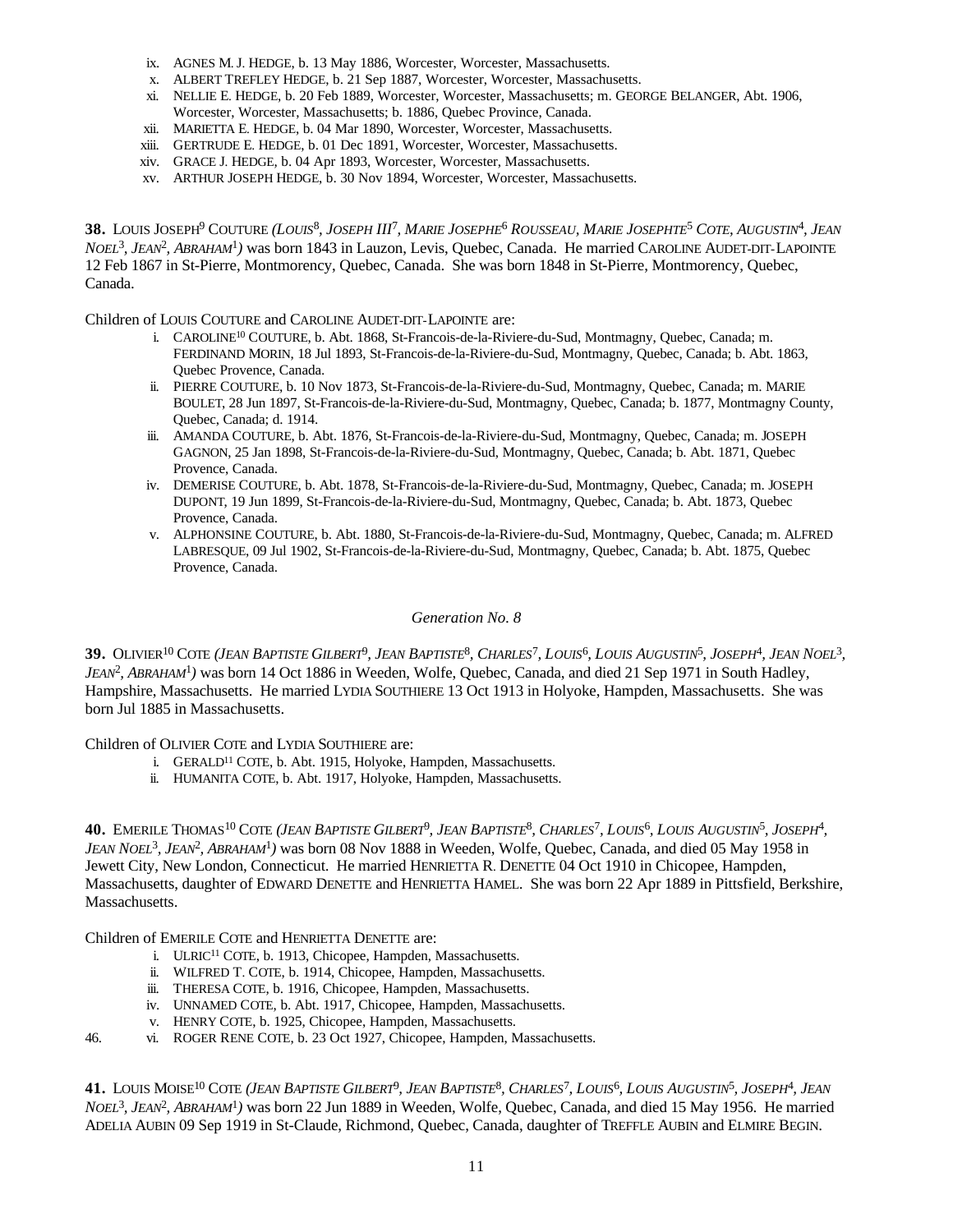Children of LOUIS COTE and ADELIA AUBIN are:

- i. JOSEPH LOUIS TREFFLE RODRIQUE<sup>11</sup> COTE, b. 11 Jul 1920, East Angus, Compton, Quebec, Canada; d. 19 Feb 1924, Windsor Mills, Richmond, Quebec, Canada.
- ii. MARIE MARGUERITE YOLANDE COTE, b. 24 Apr 1922, East Angus, Compton, Quebec, Canada; m. JOSEPH ARTHUR JEAN PAUL TREHAN, 18 Aug 1945, St-Francois-Xavier-de-Brompton, Richmond, Quebec, Canada; b. 21 Jun 1922, Windsor Mills, Richmond, Quebec, Canada; d. 04 Mar 1990.
- iii. JOSEPH GERARD COTE, b. 09 Sep 1923, Windsor Mills, Richmond, Quebec, Canada; d. 09 Jun 1979; m. GISELE COUMOYER, 20 Oct 1962, Richmond, Richmond, Quebec, Canada; b. 21 Jun 1922; d. 04 Mar 1990.
- iv. JEANNE D'ARC COTE, b. 02 Jan 1925, Windsor Mills, Richmond, Quebec, Canada; m. ROMEO POULIN, 16 Sep 1961, Sherbrooke, Sherbrooke, Quebec, Canada; b. 04 Jul 1924; d. 28 Jul 2001.
- v. HENRI MENDOZA RAYMOND COTE, b. 27 Apr 1927, Windsor Mills, Richmond, Quebec, Canada; d. 13 Aug 1987; m. JEAN DROUIN, 12 Aug 1950, Asbestos, Richmond, Quebec, Canada; b. 21 Jan 1932.
- vi. MARIE LAURE ANNATHERESE COTE, b. 15 Aug 1928, Windsor Mills, Richmond, Quebec, Canada; d. 05 Aug 1980; m. REGINALD MARQUIS, 17 Aug 1963, Richmond, Richmond, Quebec, Canada; b. 30 May 1924; d. 1990.
- vii. JOSEPH EUDORE ANDRE ARMAND COTE, b. 12 Nov 1931, Windsor Mills, Richmond, Quebec, Canada; d. 30 Aug 1937, Windsor Mills, Richmond, Quebec, Canada.
- viii. ALFRED COTE, b. Abt. 1933.
- ix. HUGUETTE COTE, b. 23 Jul 1934; m. JEAN GUY HOUDE; b. Abt. 1934.
- x. MONIQUE COTE, b. 22 Nov 1935; d. Richmond, Richmond, Quebec, Canada; m. ROLAND OUELLETTE, 01 Jun 1957, Richmond, Richmond, Quebec, Canada; b. 03 May 1932; d. 23 Feb 1994.

42. BLANCHE<sup>10</sup> COTE (JEAN BAPTISTE GILBERT<sup>9</sup>, JEAN BAPTISTE<sup>8</sup>, CHARLES<sup>7</sup>, LOUIS<sup>6</sup>, LOUIS AUGUSTIN<sup>5</sup>, JOSEPH<sup>4</sup>, JEAN *NOEL*<sup>3</sup> *, JEAN*<sup>2</sup> *, ABRAHAM*<sup>1</sup> *)* was born 19 Mar 1892 in Weeden, Wolfe, Quebec, Canada, and died 30 Apr 1977 in Wethersfield, Hartford, Connecticut. She married VICTOR C. VINCENT Bet. 1910 - 1920 in Plainfield, Windham, Connecticut. He was born 1887 in Vermont, and died 24 May 1950 in Wethersfield, Hartford, Connecticut.

Children of BLANCHE COTE and VICTOR VINCENT are:

- i. BLANCHE<sup>11</sup> VINCENT, b. 1911, Plainfield, Windham, Connecticut.
- ii. EMELDA VINCENT, b. 1915, Plainfield, Windham, Connecticut.
- iii. ETHEL VINCENT, b. Dec 1917, Plainfield, Windham, Connecticut.
- iv. VICTOR H. VINCENT, b. Oct 1929, Plainfield, Windham, Connecticut.

**43.** Marie Flore<sup>10</sup> Cote (J*ean Baptiste Gilbert<sup>9</sup>, Jean Baptiste<sup>8</sup>, Charles<sup>7</sup>, Louis<sup>6</sup>, Louis Augustin<sup>5</sup>, Joseph<sup>4</sup>, Jean NOEL*<sup>3</sup> *, JEAN*<sup>2</sup> *, ABRAHAM*<sup>1</sup> *)* was born 08 May 1893 in Weeden, Wolfe, Quebec, Canada, and died 05 Aug 1956. She married OVILA VACHON 12 Jun 1911 in Weedon, Wolfe, Quebec, Canada, son of JEAN VACHON and MARIE RICHARD. He was born 07 Nov 1894 in Weedon, Wolfe, Quebec, Canada, and died 03 Aug 1982.

Children of MARIE COTE and OVILA VACHON are:

- i. ANTOINETTE<sup>11</sup> VACHON, b. 04 Jun 1912, Weeden, Wolfe, Ouebec, Canada; d. 25 Feb 1996; m. DOMINIQUE BOURQUE, 09 Jul 1930, Fontainbleau, Wolfe, Quebec, Canada; b. 18 Jan 1907, Wolfe County, Quebec, Canada; d. 12 Nov 1998.
- ii. GERMAINE VACHON, b. 25 Apr 1914, Weeden, Wolfe, Quebec, Canada; d. 26 Apr 1999; m. ADOLPHE BAILLARGEON, 17 Jun 1936, Weedon, Wolfe, Quebec, Canada; b. 17 Jun 1903; d. 15 Sep 1988.
- iii. ROSE ANNETTE VACHON, b. 12 Oct 1915, Weeden, Wolfe, Quebec, Canada; d. 16 Apr 1980; m. ADJUTOR GAULIN, 17 Jun 1936, Weedon, Wolfe, Quebec, Canada; b. 19 Oct 1909; d. 21 Feb 1997.
- iv. RITA VACHON, b. 08 May 1917, Weedon, Wolfe, Quebec, Canada; d. 15 Jun 2006; m. OCTAVE CHOQUETTE, 27 Feb 1943, L'Ange-Gardien, Rouville, Quebec, Canada; b. 05 Jun 1920; d. 06 Oct 1998.
- v. EMILE VACHON, b. 06 Aug 1918, Weedon, Wolfe, Quebec, Canada; d. 24 Jul 1985; m. LAURETTE ROBITAILLE, 09 Dec 1950, L'Ange-Gardien, Rouville, Quebec, Canada; b. 16 Aug 1920; d. 11 Sep 1997.
- vi. ERNEST VACHON, b. 09 Jan 1920, Weedon, Wolfe, Quebec, Canada; d. 24 Dec 1998; m. LAURETTE FONTAINE, 01 Sep 1945, Granby, Shefford, Quebec, Canada; b. 14 Jun 1925, Weedon, Wolfe, Quebec, Canada; d. 06 Oct 1979.
- vii. RENE VACHON, b. 23 Feb 1922, Weedon, Wolfe, Quebec, Canada; d. 27 Mar 1938.
- viii. ROSAIRE VACHON, b. 31 Oct 1923, Weedon, Wolfe, Quebec, Canada; m. LUCILLE POULIN, 16 Apr 1955, St-Gerard, Wolfe, Quebec, Canada; b. 11 Mar 1937.
- 47. ix. RAOUL VACHON, b. 22 Jun 1925, Weedon, Wolfe, Quebec, Canada.
	- x. SIMONE VACHON, b. 18 Feb 1927, Weedon, Wolfe, Quebec, Canada; m. SIMON MENARD, 20 May 1948, L'Ange-Gardien, Rouville, Quebec, Canada; b. 26 Apr 1925; d. 10 Nov 2006.
	- xi. GERALD VACHON, b. 19 Jul 1929, Weedon, Wolfe, Quebec, Canada; m. LAURIANNE ROUSSEAU, 16 Apr 1955, Lingwick, Compton, Quebec, Canada; b. 27 Dec 1934.
	- xii. ALBERT VACHON, b. Apr 1931, Weedon, Wolfe, Quebec, Canada; d. Abt. Jun 1931.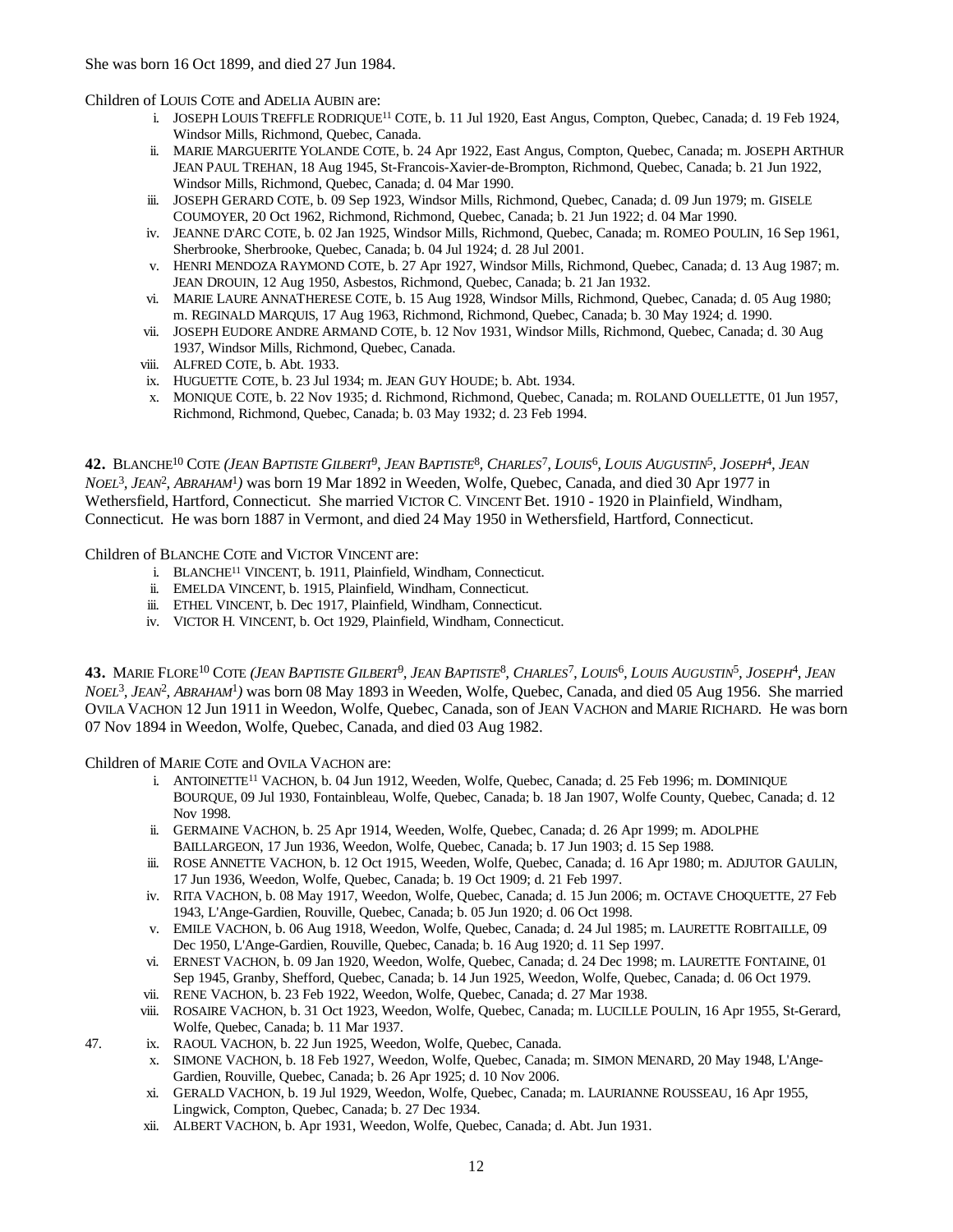- xiii. RAYMONDE VACHON, b. 18 Dec 1932, Weedon, Wolfe, Quebec, Canada; m. FRANCOISE CHARLAND, 14 Jun 1952, Granby, Shefford, Quebec, Canada; b. 10 Jun 1928.
- xiv. BERTRAND VACHON, b. 20 Sep 1935, Weedon, Wolfe, Quebec, Canada; m. ZELDA SUE PATRICK, 16 May 1959, Idaho, USA; b. 12 May 1936.
- xv. JACQUES VACHON, b. 31 Mar 1937, Weedon, Wolfe, Quebec, Canada; m. SIMONE POULIN, 07 Sep 1957, St-Gerard, Wolfe, Quebec, Canada; b. 17 Jul 1938.

44. EUGENIE<sup>10</sup> COTE (*JEAN BAPTISTE GILBERT<sup>9</sup>, JEAN BAPTISTE<sup>8</sup>, CHARLES<sup>7</sup>, LOUIS<sup>6</sup>, LOUIS AUGUSTIN<sup>5</sup>, JOSEPH<sup>4</sup>, JEAN NOEL*<sup>3</sup> *, JEAN*<sup>2</sup> *, ABRAHAM*<sup>1</sup> *)* was born 17 May 1894 in Weeden, Wolfe, Quebec, Canada, and died 26 Dec 1969 in Bristol, Hartford, Connecticut. She married (1) ARTHUR ALPHONSE MESSIER 15 May 1916 in St. Jean, Plainfield, Windham, Connecticut, son of ANDREW MESSIER and MARCELLINE FLEURANT. He was born 16 Sep 1890 in Waterbury, New Haven, Connecticut, and died 21 May 1949 in Bristol, Hartford, Connecticut. She married (2) EMILE P. GERVAIS Abt. 1954 in Bristol, Hartford, Connecticut. He was born 06 Jul 1888 in Meriden, Connecticut, and died 30 Jan 1977 in Meriden, New Haven, Connecticut.

Children of EUGENIE COTE and ARTHUR MESSIER are:

- 48. i. ALBERT CLARENCE<sup>11</sup> MESSIER, b. 11 Aug 1917, Bristol, Hartford, Connecticut; d. 14 Sep 1981, Bristol, Hartford, Connecticut.
- 49. ii. CLAIRE V. MESSIER, b. 18 Aug 1918, Bristol, Hartford, Connecticut; d. 12 Aug 1996, Wolcott, Bristol, Hartford, Connecticut.
- 50. iii. ROBERT LEANDRE MESSIER, b. 29 Aug 1919, Bristol, Hartford, Connecticut; d. 14 Dec 2001, Bristol, Hartford, Connecticut.
	- iv. DORIS GERTRUDE MESSIER, b. 04 Apr 1921, Bristol, Hartford, Connecticut; d. 16 Apr 1921, Bristol, Hartford, Connecticut.
- 51. v. ARMAND ARTHUR MESSIER, b. 15 Aug 1922, Bristol, Hartford, Connecticut; d. 30 Nov 1982, Southington, Hartford, Connecticut.
- 52. vi. CONSTANCE M. MESSIER, b. 15 Aug 1922, Bristol, Hartford, Connecticut; d. 13 Mar 1990, Angelica, Allegany, New York.
- 53. vii. ALFRED LOUIS MESSIER, b. 16 Jul 1929, Bristol, Hartford, Connecticut; d. 07 Jul 1988, Bristol, Hartford, Connecticut.

45. JOSEPH EMILE<sup>10</sup> COTE (*JEAN CHARLES<sup>9</sup>, JEAN BAPTISTE<sup>8</sup>, CHARLES<sup>7</sup>, LOUIS<sup>6</sup>, LOUIS AUGUSTIN<sup>5</sup>, JOSEPH<sup>4</sup>, JEAN NOEL<sup>3</sup>, JEAN*<sup>2</sup> *, ABRAHAM*<sup>1</sup> *)* was born Abt. 1880 in Weedon, Wolfe, Quebec, Canada. He married LISIANNE SIMARD. She was born Abt. 1880.

Child of JOSEPH COTE and LISIANNE SIMARD is:

i. GERARD<sup>11</sup> COTE, b. Abt. 1900.

# *Generation No. 9*

**46.** ROGER RENE<sup>11</sup> COTE (EMERILE THOMAS<sup>10</sup>, JEAN BAPTISTE GILBERT<sup>9</sup>, JEAN BAPTISTE<sup>8</sup>, CHARLES<sup>7</sup>, LOUIS<sup>6</sup>, LOUIS *AUGUSTIN*<sup>5</sup> *, JOSEPH*<sup>4</sup> *, JEAN NOEL*<sup>3</sup> *, JEAN*<sup>2</sup> *, ABRAHAM*<sup>1</sup> *)* was born 23 Oct 1927 in Chicopee, Hampden, Massachusetts.

Child of ROGER RENE COTE is:

i. DENISE $^{12}$  COTE, b. Abt. 1950.

47. RAOUL<sup>11</sup> VACHON (*MARIE FLORE<sup>10</sup> COTE, JEAN BAPTISTE GILBERT<sup>9</sup>, JEAN BAPTISTE<sup>8</sup>, CHARLES<sup>7</sup>, LOUIS<sup>6</sup>, LOUIS AUGUSTIN*<sup>5</sup> *, JOSEPH*<sup>4</sup> *, JEAN NOEL*<sup>3</sup> *, JEAN*<sup>2</sup> *, ABRAHAM*<sup>1</sup> *)* was born 22 Jun 1925 in Weedon, Wolfe, Quebec, Canada. He married (1) THERESE BLAISE 07 Jul 1949 in Lingwick, Compton, Quebec, Canada, daughter of JOSEPH BLAIS and ALBERTINE GAULIN. She was born 10 Mar 1925, and died 29 May 1988. He married (2) MARIETTE BERGERON 07 Dec 1994 in Weedon, Wolfe, Quebec, Canada. She was born 27 Mar 1933 in Weedon, Wolfe, Quebec, Canada, and died 26 Jan 2007.

Children of RAOUL VACHON and THERESE BLAISE are:

- 54. i. CHRISTIAN<sup>12</sup> VACHON, b. 03 Jun 1950.
- ii. PATRICK VACHON, b. 04 Feb 1952; d. 05 Feb 1952.
- 55. iii. GERARD VACHON, b. 15 Nov 1953.
- 56. iv. CONSTANCE VACHON, b. 29 Mar 1955.
- 57. v. JEANNOT VACHON, b. 27 Mar 1957.
	- vi. O'NEAL VACHON, b. 02 Jul 1959.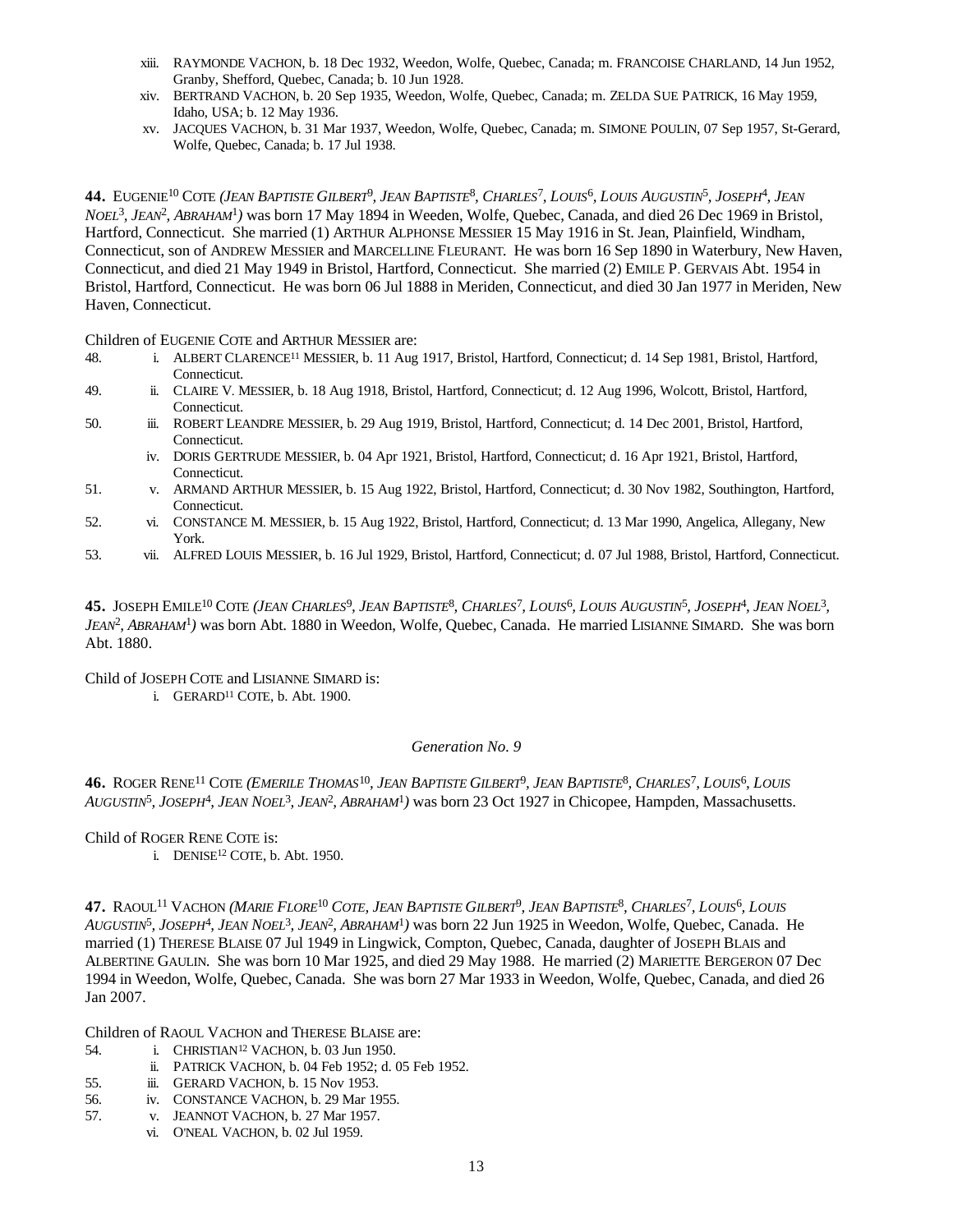- vii. SERGE VACHON, b. 15 Jul 1960.
- 58. viii. GUYLAINE VACHON, b. 25 Jun 1963.
	- ix. MARIO VACHON, b. 17 Mar 1965; m. LUCIE TOPPING, 19 Jun 1988, Sherbrooke, Sherbrooke, Quebec, Canada; b. 19 Jun 1960.

**48.** ALBERT CLARENCE<sup>11</sup> MESSIER (*EUGENIE<sup>10</sup> COTE, JEAN BAPTISTE GILBERT<sup>9</sup>, JEAN BAPTISTE<sup>8</sup>, CHARLES<sup>7</sup>, LOUIS<sup>6</sup>, LOUIS AUGUSTIN*<sup>5</sup> *, JOSEPH*<sup>4</sup> *, JEAN NOEL*<sup>3</sup> *, JEAN*<sup>2</sup> *, ABRAHAM*<sup>1</sup> *)* was born 11 Aug 1917 in Bristol, Hartford, Connecticut, and died 14 Sep 1981 in Bristol, Hartford, Connecticut. He married SIMONNE LAURETTE TURCOTTE Abt. 1947 in Bristol, Hartford, Connecticut, daughter of HENRI TURCOTTE and CORANNA HAMEL. She was born 20 Jan 1916 in St-Germain-de-Grantham, Drummond, Quebec, Canada, and died 10 Aug 2000 in Bristol, Hartford, Connecticut.

Children of ALBERT MESSIER and SIMONNE TURCOTTE are:

- 59. i. ARTHUR ALPHONSE<sup>12</sup> MESSIER, b. 07 Jun 1948, Bristol, Hartford, Connecticut; d. 13 Sep 2007, Northampton, Hampshire, Massachusetts.
- 60. ii. HENRY JOSEPH MESSIER, b. 16 Dec 1950, Bristol, Hartford, Connecticut.

49. CLAIRE V.<sup>11</sup> MESSIER (*EUGENIE<sup>10</sup> COTE, JEAN BAPTISTE GILBERT<sup>9</sup>, JEAN BAPTISTE<sup>8</sup>, CHARLES<sup>7</sup>, LOUIS<sup>6</sup>, LOUIS AUGUSTIN*<sup>5</sup> *, JOSEPH*<sup>4</sup> *, JEAN NOEL*<sup>3</sup> *, JEAN*<sup>2</sup> *, ABRAHAM*<sup>1</sup> *)* was born 18 Aug 1918 in Bristol, Hartford, Connecticut, and died 12 Aug 1996 in Wolcott, Bristol, Hartford, Connecticut. She married DONALD J. KEITH, son of JAMES KEITH and MABEL UNKNOWN. He was born 06 Feb 1915 in Bristol, Connecticut, and died 16 Aug 1999 in Warner, New Hampshire.

Child of CLAIRE MESSIER and DONALD KEITH is:

i. DAVID<sup>12</sup> KEITH, b. Bristol, Connecticut.

50. ROBERT LEANDRE<sup>11</sup> MESSIER (*EUGENIE<sup>10</sup> COTE, JEAN BAPTISTE GILBERT<sup>9</sup>, JEAN BAPTISTE<sup>8</sup>, CHARLES<sup>7</sup>, LOUIS<sup>6</sup>, LOUIS AUGUSTIN*<sup>5</sup> *, JOSEPH*<sup>4</sup> *, JEAN NOEL*<sup>3</sup> *, JEAN*<sup>2</sup> *, ABRAHAM*<sup>1</sup> *)* was born 29 Aug 1919 in Bristol, Hartford, Connecticut, and died 14 Dec 2001 in Bristol, Hartford, Connecticut. He married MILDRED MURPHY 10 May 1941 in St. Joseph Church, Bristol, Connecticut. She was born Abt. 1919 in Bristol, Hartford, Connecticut.

Children of ROBERT MESSIER and MILDRED MURPHY are:

- i. RONALD<sup>12</sup> MESSIER, m. PAMELA UNKNOWN.
- 61. ii. NANCY MESSIER.
- 62. iii. ROBERTA MESSIER.
	- iv. ROBERT LEANDRE MESSIER JR., b. 1943, Bristol, Hartford, Connecticut; m. CAROL UNKNOWN.

**51.** ARMAND ARTHUR<sup>11</sup> MESSIER *(EUGENIE<sup>10</sup> COTE, JEAN BAPTISTE GILBERT<sup>9</sup>, JEAN BAPTISTE<sup>8</sup>, CHARLES<sup>7</sup>, LOUIS<sup>6</sup>, LOUIS AUGUSTIN*<sup>5</sup> *, JOSEPH*<sup>4</sup> *, JEAN NOEL*<sup>3</sup> *, JEAN*<sup>2</sup> *, ABRAHAM*<sup>1</sup> *)* was born 15 Aug 1922 in Bristol, Hartford, Connecticut, and died 30 Nov 1982 in Southington, Hartford, Connecticut. He married MARY LOUISE GEORGII 31 May 1943 in Southington, Connecticut, daughter of WILLIAM GEORGII and SARAH O'CONNELL. She was born 04 Aug 1923 in Southington, Hartford, Connecticut.

Children of ARMAND MESSIER and MARY GEORGII are:

- 63. i. MICHAEL ARMAND<sup>12</sup> MESSIER, b. 25 Jan 1945, New Britain, Hartford, Connecticut.
- 64. ii. MARILYN MESSIER, b. 23 Aug 1947, Southington, Hartford, Connecticut.
	- iii. KATHY MESSIER, b. 02 Mar 1949, Southington, Hartford, Connecticut.
	- iv. SARA ELAINE MESSIER, b. 03 Jun 1955, Southington, Hartford, Connecticut.
	- v. WILLIAM MESSIER, b. 25 Feb 1957, Southington, Hartford, Connecticut.

**52.** CONSTANCE  $\mathrm{M}^{11}$  MESSIER *(EUGENIE<sup>10</sup> COTE, JEAN BAPTISTE GILBERT<sup>9</sup>, JEAN BAPTISTE<sup>8</sup>, CHARLES<sup>7</sup>, LOUIS<sup>6</sup>, LOUIS AUGUSTIN*<sup>5</sup> *, JOSEPH*<sup>4</sup> *, JEAN NOEL*<sup>3</sup> *, JEAN*<sup>2</sup> *, ABRAHAM*<sup>1</sup> *)* was born 15 Aug 1922 in Bristol, Hartford, Connecticut, and died 13 Mar 1990 in Angelica, Allegany, New York. She married JOSEPH F. ALIANO in Bristol, Connecticut, son of FRANK ALIANO and MILDRED UNKNOWN. He was born 26 Sep 1922 in Bristol, Hartford, Connecticut, and died 05 Sep 2006 in Angelica, Allegany, New York.

Children of CONSTANCE MESSIER and JOSEPH ALIANO are:

- 65. i. EUGENIE M. <sup>12</sup> ALIANO, b. 13 May 1947, Bristol, Hartford, Connecticut.
	- ii. FRANK LESLIE ALIANO, b. 03 Jan 1950, Bristol, Hartford, Connecticut.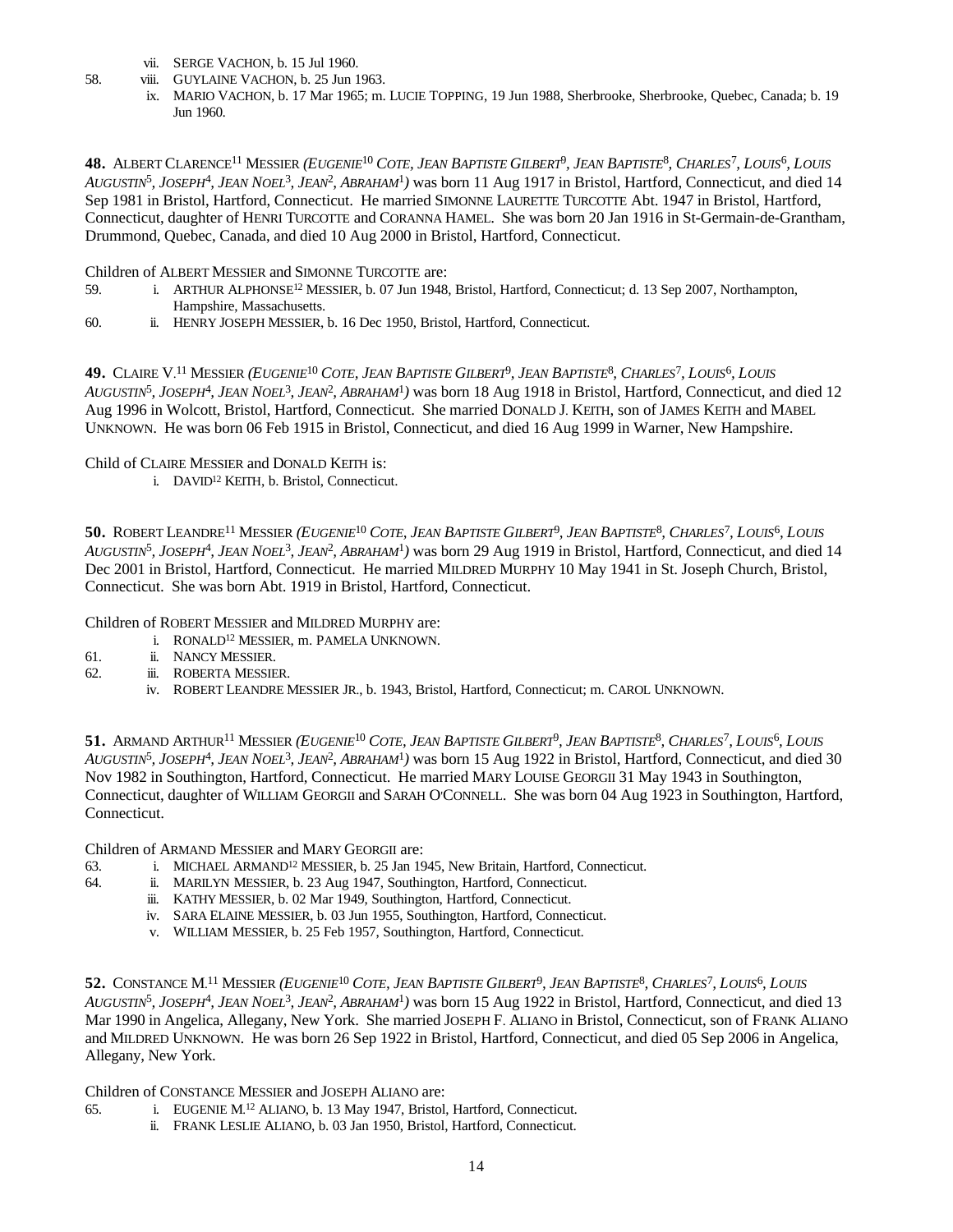53. ALFRED LOUIS<sup>11</sup> MESSIER (*EUGENIE<sup>10</sup> COTE, JEAN BAPTISTE GILBERT<sup>9</sup>, JEAN BAPTISTE<sup>8</sup>, CHARLES<sup>7</sup>, LOUIS<sup>6</sup>, LOUIS AUGUSTIN*<sup>5</sup> *, JOSEPH*<sup>4</sup> *, JEAN NOEL*<sup>3</sup> *, JEAN*<sup>2</sup> *, ABRAHAM*<sup>1</sup> *)* was born 16 Jul 1929 in Bristol, Hartford, Connecticut, and died 07 Jul 1988 in Bristol, Hartford, Connecticut. He married RITA MARIE ROY 11 Sep 1948 in St. Anne's Church, Bristol, Hartford, Connecticut, daughter of CLODEMIRE ROY and FELEXINE CHOINARD. She was born 28 Apr 1928 in Lac Megantic, Frontenac, Quebec, Canada.

Child of ALFRED MESSIER and RITA ROY is:

66. i. ANITA LUCILLE<sup>12</sup> MESSIER, b. 07 Jan 1950, Cherry Point Marine Corps Air Station, Craven, North Carolina.

#### *Generation No. 10*

54. CHRISTIAN<sup>12</sup> VACHON (RAOUL<sup>11</sup>, MARIE FLORE<sup>10</sup> COTE, JEAN BAPTISTE GILBERT<sup>9</sup>, JEAN BAPTISTE<sup>8</sup>, CHARLES<sup>7</sup>, LOUIS<sup>6</sup>, *LOUIS AUGUSTIN*<sup>5</sup> *, JOSEPH*<sup>4</sup> *, JEAN NOEL*<sup>3</sup> *, JEAN*<sup>2</sup> *, ABRAHAM*<sup>1</sup> *)* was born 03 Jun 1950. He married CAROL RICHARD 03 Jan 1967 in Sherbrooke, Sherbrooke, Quebec, Canada. She was born 11 Apr 1953.

Children of CHRISTIAN VACHON and CAROL RICHARD are:

- i. DENIS<sup>13</sup> VACHON, b. 25 Jul 1976; m. CAROLINE GRENIER, 02 Jul 2005, St-Gerard, Wolfe, Quebec, Canada; b. 27 Feb 1982.
- ii. GHYSLAIN VACHON, b. 11 Jun 1979.

55. GERARD<sup>12</sup> VACHON (*RAOUL<sup>11</sup>, MARIE FLORE<sup>10</sup> COTE, JEAN BAPTISTE GILBERT<sup>9</sup>, JEAN BAPTISTE<sup>8</sup>, CHARLES<sup>7</sup>, LOUIS<sup>6</sup>, LOUIS AUGUSTIN*<sup>5</sup> *, JOSEPH*<sup>4</sup> *, JEAN NOEL*<sup>3</sup> *, JEAN*<sup>2</sup> *, ABRAHAM*<sup>1</sup> *)* was born 15 Nov 1953. He married SYLVIE LAMOTHE 1989 in St-Lazare, Vaudreuil, Quebec, Canada. She was born 31 Mar 1963.

## Children of GERARD VACHON and SYLVIE LAMOTHE are:

- i. DANY<sup>13</sup> VACHON-LAMOTHE, b. 05 Oct 1990.
- ii. MELISSA VACHON-LAMOTHE, b. Oct 1992.

56. CONSTANCE<sup>12</sup> VACHON (RAOUL<sup>11</sup>, MARIE FLORE<sup>10</sup> COTE, JEAN BAPTISTE GILBERT<sup>9</sup>, JEAN BAPTISTE<sup>8</sup>, CHARLES<sup>7</sup>, LOUIS<sup>6</sup>, *LOUIS AUGUSTIN*<sup>5</sup> *, JOSEPH*<sup>4</sup> *, JEAN NOEL*<sup>3</sup> *, JEAN*<sup>2</sup> *, ABRAHAM*<sup>1</sup> *)* was born 29 Mar 1955. She married YVES GRENIER 08 Oct 1977 in Deauville, Sherbrooke, Quebec, Canada. He was born 25 May 1952.

#### Children of CONSTANCE VACHON and YVES GRENIER are:

- i. GENEVIEVE<sup>13</sup> GRENIER, b. 28 Jan 1984.
- ii. JASMIN GRENIER, b. 21 Sep 1986.

57. JEANNOT<sup>12</sup> VACHON (RAOUL<sup>11</sup>, MARIE FLORE<sup>10</sup> COTE, JEAN BAPTISTE GILBERT<sup>9</sup>, JEAN BAPTISTE<sup>8</sup>, CHARLES<sup>7</sup>, LOUIS<sup>6</sup>, *LOUIS AUGUSTIN*<sup>5</sup> *, JOSEPH*<sup>4</sup> *, JEAN NOEL*<sup>3</sup> *, JEAN*<sup>2</sup> *, ABRAHAM*<sup>1</sup> *)* was born 27 Mar 1957. He married (1) DENISE TURMEL 16 Oct 1976 in Dudswell, Wolfe, Quebec, Canada. She was born 24 Aug 1959. He married (2) SUZANNE JALBERT 08 Jan 2005 in Montreal, Ile-de-Montreal, Quebec, Canada. She was born 29 Aug 1961.

## Children of JEANNOT VACHON and DENISE TURMEL are:

- i. VERONIQUE<sup>13</sup> VACHON, b. 02 Mar 1977; m. JONATHAN CLARKE, 02 Aug 2003, Lennoxville, Sherbrooke, Quebec, Canada; b. 04 Apr 1972.
- ii. VALERIE VACHON, b. 23 Oct 1980.

58. GUYLAINE<sup>12</sup> VACHON (RAOUL<sup>11</sup>, MARIE FLORE<sup>10</sup> COTE, JEAN BAPTISTE GILBERT<sup>9</sup>, JEAN BAPTISTE<sup>8</sup>, CHARLES<sup>7</sup>, LOUIS<sup>6</sup>, *LOUIS AUGUSTIN*<sup>5</sup> *, JOSEPH*<sup>4</sup> *, JEAN NOEL*<sup>3</sup> *, JEAN*<sup>2</sup> *, ABRAHAM*<sup>1</sup> *)* was born 25 Jun 1963. She married (1) STEVEN LARONE 14 Jul 1984 in Sherbrooke, Sherbrooke, Quebec, Canada. He was born 10 Jan 1957. She married (2) SYLVAIN BEAUCHEMIN 2005 in Sherbrooke, Sherbrooke, Quebec, Canada. He was born 01 Jul 1962.

Children of GUYLAINE VACHON and STEVEN LARONE are:

- i. SAMUEL<sup>13</sup> LARONE, b. 13 May 1985.
- ii. ANNIE CLAUDE LARONE, b. 24 Dec 1987.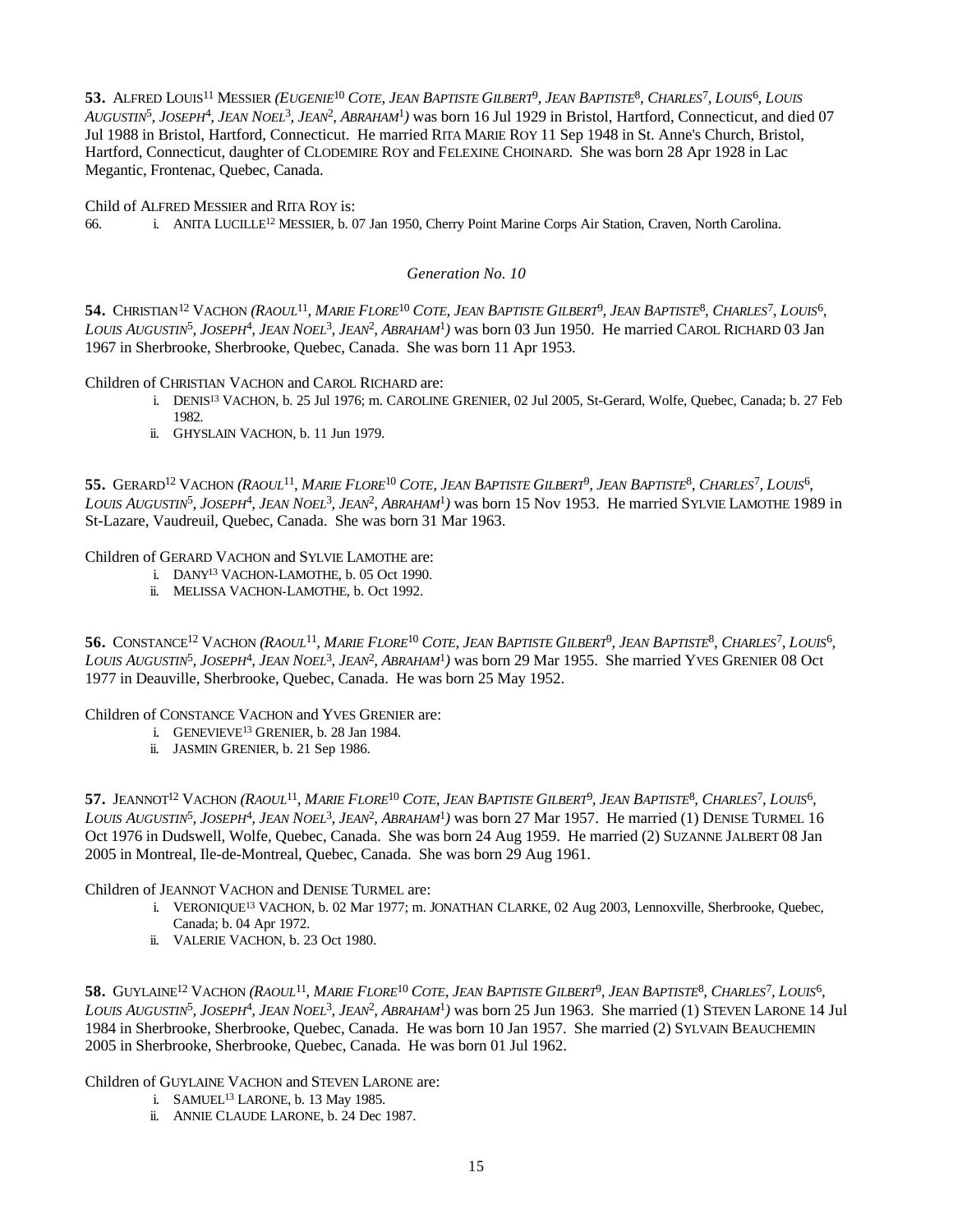**59.** ARTHUR ALPHONSE<sup>12</sup> MESSIER (ALBERT CLARENCE<sup>11</sup>, EUGENIE<sup>10</sup> COTE, JEAN BAPTISTE GILBERT<sup>9</sup>, JEAN BAPTISTE<sup>8</sup>, CHARLES<sup>7</sup>, LOUIS<sup>6</sup>, LOUIS AUGUSTIN<sup>5</sup>, JOSEPH<sup>4</sup>, JEAN NOEL<sup>3</sup>, JEAN<sup>2</sup>, ABRAHAM<sup>1</sup>) was born 07 Jun 1948 in Bristol, Hartford, Connecticut, and died 13 Sep 2007 in Northampton, Hampshire, Massachusetts. He married KATHRYN GOULD, daughter of WILLIAM GOULD and HELEN ROLLINS. She was born 21 Mar 1948 in Putnam, Windham, Connecticut.

Child of ARTHUR MESSIER and KATHRYN GOULD is:

i. ALISON LAURETTE<sup>13</sup> MESSIER, b. 28 Mar 1979, Wakefield, Washington, Rhode Island.

60. HENRY JOSEPH<sup>12</sup> MESSIER (ALBERT CLARENCE<sup>11</sup>, EUGENIE<sup>10</sup> COTE, JEAN BAPTISTE GILBERT<sup>9</sup>, JEAN BAPTISTE<sup>8</sup>, CHARLES<sup>7</sup>, LOUIS<sup>6</sup>, LOUIS AUGUSTIN<sup>5</sup>, JOSEPH<sup>4</sup>, JEAN NOEL<sup>3</sup>, JEAN<sup>2</sup>, ABRAHAM<sup>1</sup>) was born 16 Dec 1950 in Bristol, Hartford, Connecticut. He married KARIN ABATECOLA 12 Jul 1981 in Bristol, Bristol, Rhode Island. She was born 27 Oct 1959 in Providence, Providence, Rhode Island.

Children of HENRY MESSIER and KARIN ABATECOLA are:

- i. JACKSON PARKER<sup>13</sup> MESSIER, b. 05 Aug 1989, Providence, Providence, Rhode Island.
- ii. MIRANDA DYLAN MESSIER, b. 14 Apr 1995, Providence, Providence, Rhode Island.

61. NANCY<sup>12</sup> MESSIER (ROBERT LEANDRE<sup>11</sup>, EUGENIE<sup>10</sup> COTE, JEAN BAPTISTE GILBERT<sup>9</sup>, JEAN BAPTISTE<sup>8</sup>, CHARLES<sup>7</sup>, LOUIS<sup>6</sup>, *LOUIS AUGUSTIN*<sup>5</sup> *, JOSEPH*<sup>4</sup> *, JEAN NOEL*<sup>3</sup> *, JEAN*<sup>2</sup> *, ABRAHAM*<sup>1</sup> *)* She married UNKNOWN ROCHE.

Child of NANCY MESSIER and UNKNOWN ROCHE is:

i. CHARLES<sup>13</sup> ROCHE.

62. ROBERTA<sup>12</sup> MESSIER (ROBERT LEANDRE<sup>11</sup>, EUGENIE<sup>10</sup> COTE, JEAN BAPTISTE GILBERT<sup>9</sup>, JEAN BAPTISTE<sup>8</sup>, CHARLES<sup>7</sup>, *LOUIS*<sup>6</sup> *, LOUIS AUGUSTIN*<sup>5</sup> *, JOSEPH*<sup>4</sup> *, JEAN NOEL*<sup>3</sup> *, JEAN*<sup>2</sup> *, ABRAHAM*<sup>1</sup> *)* She married JAMES MCALOON.

Child of ROBERTA MESSIER and JAMES MCALOON is:

i. JAMES<sup>13</sup> MCALOON.

**63.** MICHAEL ARMAND<sup>12</sup> MESSIER (ARMAND ARTHUR<sup>11</sup>, EUGENIE<sup>10</sup> COTE, JEAN BAPTISTE GILBERT<sup>9</sup>, JEAN BAPTISTE<sup>8</sup>, CHARLES<sup>7</sup>, LOUIS<sup>6</sup>, LOUIS AUGUSTIN<sup>5</sup>, JOSEPH<sup>4</sup>, JEAN NOEL<sup>3</sup>, JEAN<sup>2</sup>, ABRAHAM<sup>1</sup>) was born 25 Jan 1945 in New Britain, Hartford, Connecticut. He married ELAINE ANN SEVERSON 28 Jan 1967 in Naugatuck, New Haven, Connecticut, daughter of ARVID SEVERSON and LILLIAN BRODEUR. She was born 04 Sep 1945 in Naugatuck, New Haven, Connecticut.

Children of MICHAEL MESSIER and ELAINE SEVERSON are:

- i. DAWN ELAINE<sup>13</sup> MESSIER, b. 05 Apr 1968, Bellefonte, Centre, Pennsylvania; m. PAUL ANDRE FRANCISCO MAESTAS,
- 06 Jul 1996, Santa Barbara, Santa Barbara, California; b. 04 Oct 1965, Long Beach, Los Angeles, California.
- ii. SCOTT MICHAEL MESSIER, b. 28 Jun 1970, Kirtland AFB, Albuquerque, Bernalillo, New Mexico.

64. MARILYN<sup>12</sup> MESSIER (ARMAND ARTHUR<sup>11</sup>, EUGENIE<sup>10</sup> COTE, JEAN BAPTISTE GILBERT<sup>9</sup>, JEAN BAPTISTE<sup>8</sup>, CHARLES<sup>7</sup>, LOUIS<sup>6</sup>, LOUIS AUGUSTIN<sup>5</sup>, JOSEPH<sup>4</sup>, JEAN NOEL<sup>3</sup>, JEAN<sup>2</sup>, ABRAHAM<sup>1</sup>) was born 23 Aug 1947 in Southington, Hartford, Connecticut. She married (1) DARRELL NICKSON. He was born Abt. 1947. She married (2) CHARLES HITCHINGS Abt. 1968 in Arizona, son of WILLIAM HITCHINGS and MARY UNKNOWN. He was born Abt. 1947 in Massachusetts.

Children of MARILYN MESSIER and CHARLES HITCHINGS are:

- i. KASHANA<sup>13</sup> HITCHINGS, b. Abt. 1969, Maine.
- ii. CRYSTAL HITCHINGS, b. 17 Dec 1971, Maine.
- iii. CAITLIN HITCHINGS, b. 09 Oct 1977, Maine.
- iv. ARMAND HITCHINGS, b. 28 Sep 1983, Maine.

**65.** EUGENIE M.<sup>12</sup> ALIANO (*CONSTANCE M.<sup>11</sup> MESSIER, EUGENIE<sup>10</sup> COTE, JEAN BAPTISTE GILBERT<sup>9</sup>, JEAN BAPTISTE<sup>8</sup>,* CHARLES<sup>7</sup>, LOUIS<sup>6</sup>, LOUIS AUGUSTIN<sup>5</sup>, JOSEPH<sup>4</sup>, JEAN NOEL<sup>3</sup>, JEAN<sup>2</sup>, ABRAHAM<sup>1</sup>) was born 13 May 1947 in Bristol, Hartford, Connecticut. She married ROBERT L. JONES. He was born Abt. 1947.

Children of EUGENIE ALIANO and ROBERT JONES are: